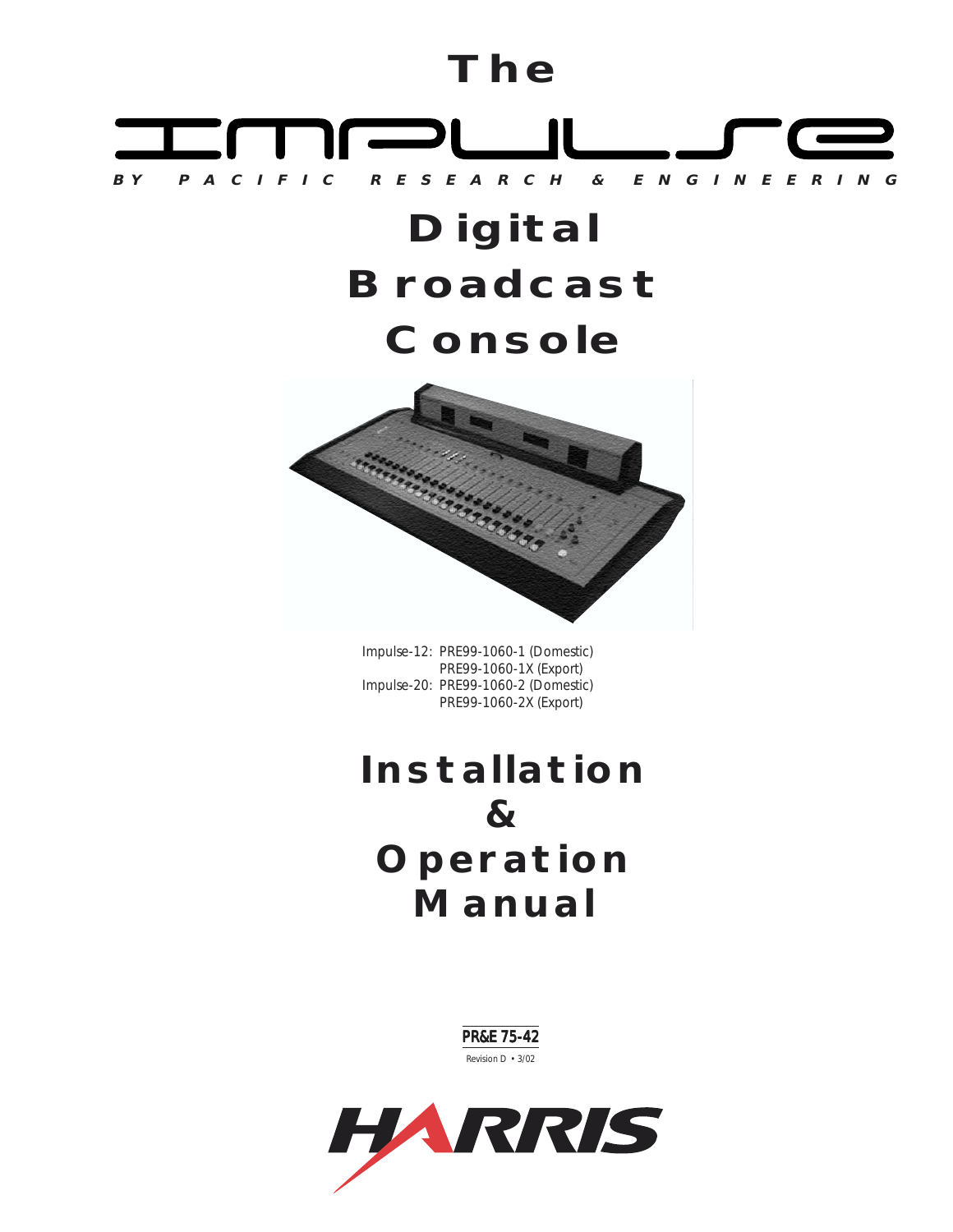#### **GENERAL INFORMATION**

#### **INSTALLATION**

#### **IMPULSE OPERATION**

#### **EQUIPMENT DESCRIPTION**

| Microphone Preamps & RLS 15 |  |
|-----------------------------|--|
|                             |  |
|                             |  |
|                             |  |
|                             |  |
|                             |  |
|                             |  |
|                             |  |
|                             |  |
| Impulse Block Diagram 17    |  |

#### **PA RTS & REPAIR SERVICES**

| Obtaining Parts or Repair 18       |  |
|------------------------------------|--|
| Spare & Replacement Parts Info 18  |  |
| Installation Kits Part Listing  18 |  |
|                                    |  |

#### **ACCESSORIES**

| Logic Control Cables  19       |  |
|--------------------------------|--|
| Guest Panel Drawings  20       |  |
| Accessory Panel Dimensions  20 |  |

## Hazard / Warning Label Identification





The Lightning Flash With Arrowhead symbol, within an equilateral triangle, alerts the user to the presence of uninsulated dangerous voltage within the product's enclosure that may be of sufficient magnitude to constitute a risk of electric shock.

WARNING—This equipment generates, uses and can radiate radio frequency energy. If not installed and used in accordance with the instructions in this manual it may cause inter ference to radio communications. It has been tested and found to comply with the limits for a Class A computing device (pursuant to Subpart J of Part 15 FCC Rules), which are designed to provide reasonable protection against such interference when operated in a commercial environment. Operation of this equipment in a residential area is likely to cause interference, in which case the user, at his own expense, will be required to take whatever measures may be required to correct the interference.

## Safety Instructions

- 1. **Read All Instructions.** All safety and operating the instructions must be read before operating the product.
- 2. **Retain All Instructions.** All safety and operating instructions must be retained for future reference.
- 3. **Heed All Warnings.** All warnings on the . product and those listed in the operating instructions must be adhered to.
- 4. **Follow All Instructions.** All operating and . product usage instructions must be followed.
- 5. **Heat**. This product must be situated away from any heat sources such as radiators, heat registers, stoves, or other products (including power amplifiers) that produce heat.
- 6. **Ventilation.** Slots and openings in the product<br>are provided for ventilation. They ensure reliable<br>operation of the product, keeping it from<br>overheating. These openings must not be<br>blocked nor covered during operation. installation procedures.
- 7. **Water and Moisture.** Do not use this product<br>near water—for example;near a bath tub, wash<br>bowl, kitchen sink or laundry tub; in a wet basement; or near a swimming pool or the like.
- 8. **Attachments.** Do not use any attachments<br>not recommended by the product<br>manufacturer as they may cause hazards.
- 9. **Power Sources**. This product must be operated from the type of power source indicated on the marking label and in the installation instructions. If you are not sure of

the type of power supplied to your facility, consult your local power company.

- 10. **Grounding and Polarization**. This product is<br>equipped with a polarized AC plug with integral<br>safety ground pin. Do not defeat the safety ground in any manner.
- 11. Power Cord Protection. Power supply cords must be routed so that they are not likely to be walked on nor pinched by items placed upon or against them. Pay particular attention to the cords at AC wall plugs and convenience receptacles, and at the point where the cord plugs into the product.
- 12. **Lightning.** For added protection for this product during a lightning storm, or when it is left unattended and unused for long periods of the time, unplug it from the AC wall outlet. This will prevent damage to the pro
- 13. **Overloading.** Do not overload AC wall outlets, extension cords, or integral convenience outlets<br>as this can result in a fire or electric shock hazard.
- 14. **Object and Liquid Entry.** Never push objects of any kind into this product through openings as they may touch dangerous voltage points or short-out parts that could result in a fire or electric shock. Never spill liquid of any kind on the product.
- 15. **Accessories.** Do not place this product on an unstable cart, stand, tripod, bracket, or table. The product may fall, causing serious damage to a child or adult, and serious damage to the product. Any mounting of the product needs to follow manufacturer's installation instructions.
- 16. A Product and Cart Combination should be moved with care. Quick stops, excessive force, and uneven surfaces may cause the product and the cart combination to overturn.
- 17. **Servicing.** Refer all servicing to qualified servicing personnel.
- 18. **Damage Requiring Service.** Unplug this . product from the wall AC outlet and refer<br>servicing to qualified service personnel under
	- the following conditions: a. When the AC cord or plug is damaged. b. If liquid has been spilled or objects have
	- fallen into the product.<br>
	c. If the product has been exposed to rain or
	- water
	- d. If the product does not operate normally<br>
	(following operating instructions).<br>
	e. If the product has been dropped or<br>
	damaged in any way.<br>
	f. When the product exhibits a distinct change
	-
	- in performance. This indicates a need for service.
- 19. **Replacement Parts.** When replacement parts are required, be sure the service technician has used replacement parts specified by the<br>manufacturer or that have the same<br>characteristics as the original parts. Unauthorized<br>substitutions may result in fire, electric shock, or other hazards.
- 20. **Safety Check**. Upon completion of any repairs to this product, ask the service technician to perform safety checks to determine that the product is in proper operating condition.
- **Cleaning.** Do not use liquid cleaners or aerosol cleaners. Use only a damp cloth for cleaning.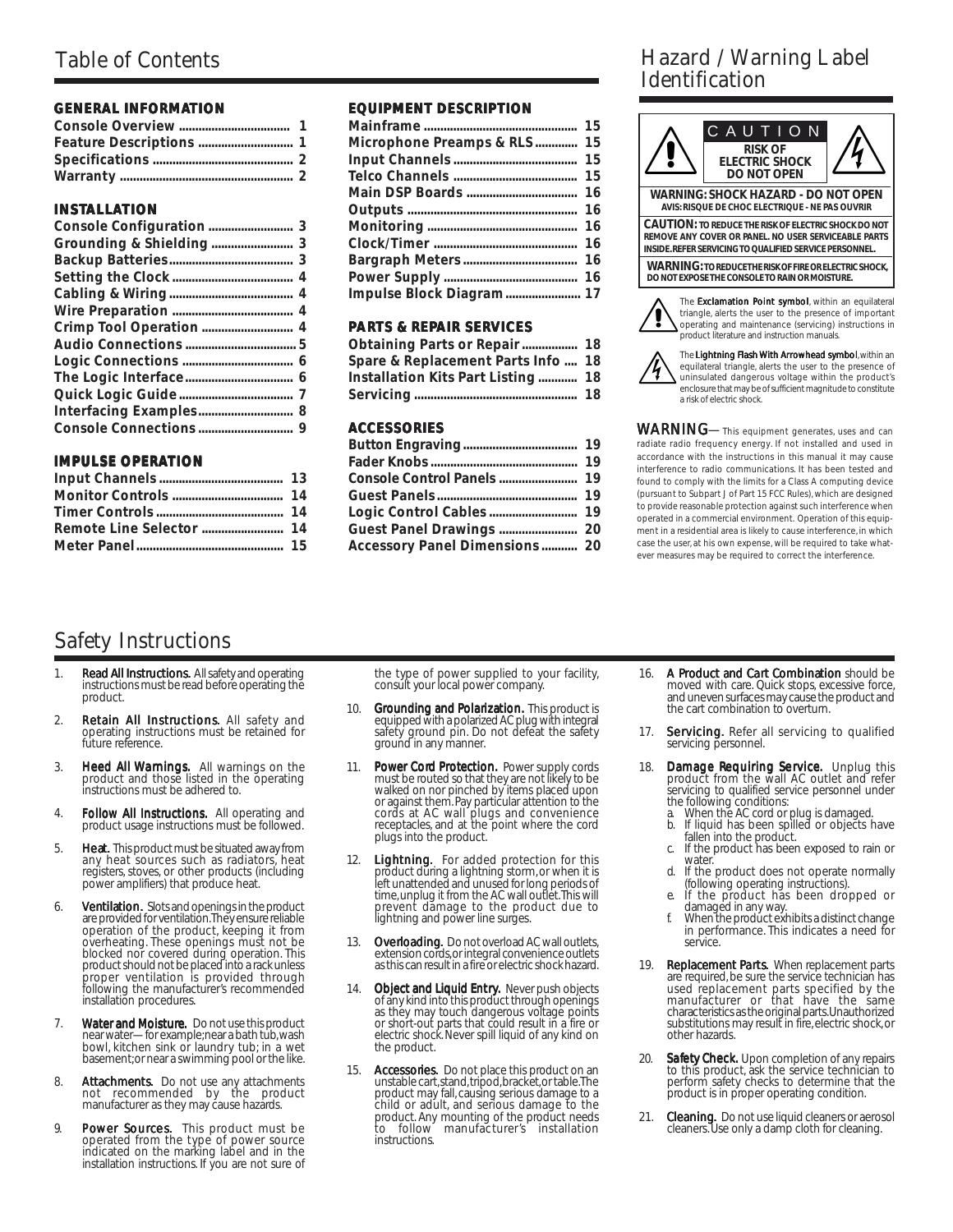# General Information

hanks for joining the growing ranks of

broadcasters employing Pacific Research & Engineer-

#### ing (PR&E) consoles.

The Impulse is a sophisticated console with a wide range of features held in a compact design. To obtain maximum benefit from the console, please read through this manual prior to product installation.

#### **CONSOLE OVERVIEW**

- The Impulse has the following features:
- Four microphone preamps
- Plug-in cards to configure each channel for analog, digital, or optical signals
- Analog & digital program outputs
- Control Room & Studio monitoring
- 7 x 2 analog remote line selector
- ESE-compatible time of day clock
- Production Timer with manual and automatic control
- Welded steel chassis for strength and RFI immunity
- Countertop installation
- Easy-access rear panel connectors covered by a cosmetic cover after installation

#### **Feature Descriptions**

#### Microphone Preamplifiers

Impulse has four preamplifiers with individual gain control and microphone phantom power (+48 VDC) switching. The preamp outputs are +4 dBu balanced mono for direct jumper cable connection to an analog Input channel or to outboard mic processors.

#### Input Channels

Impulse is available with 12 or 20 input channels. Each channel is configured, with a plug-in Input Card, for analog or digital (AES-3, S/PDIF or optical) signals.

Every channel has input selection (A or B), channel on/off control (with built-in logic interface), fader level control (with selectable global fader-start) and assignment selectors (to Cue, Off-Line and three output buses). Channel trimmers on the analog Input Cards adjust signal gain to accept levels from -10 dBu to +4 dBu.

Each input is electronically switched through an A/B Input selector. Logic wiring to external peripherals connects to a 24-pin logic connector on each channel. Logic and module functional options for either input A or B are set through internally-accessed DIP switches.

#### Telco Channels

Two dedicated Telco channels are provided adjacent to the monitor controls. They provide the audio connections for two telephone hybrids and a two-channel recorder. A board-mounted trim control allows the Impulse to interface with hybrids using outputs of -10 dBu up to +4 dBu.

Each Telco channel's hybrid mix-minus output (Feed to Caller) can be set manually from between the three program buses and the Off-Line mix bus. An Autofeed function automatically switches the Feed to Caller between the Off-Line mix bus and the assigned Program buses as the Telco channel is turned off and on.

#### **Outputs**

Each audio bus (Program-1, Program-2 and Program-3) has its own AES-3 digital output as well as two analog outputs (main and auxiliary stereo line outputs) on Pgm-1 & Pgm-2 and one analog output on Pgm-3. The analog mono outputs (Main and Aux) can be jumper-set to output the summed output of any program bus. Each analog output signal is +4 dBu balanced.

#### Monitoring

The monitoring and communication controls for a Control Room (CR) and a separate Studio (or voice booth, call screener or other room) are provided. Separate volume controls, with speaker muting logic for the CR and Studio speakers, are provided for the CR headphone and monitors, the Cue speaker and the Studio monitors. Both CR and Studio warning logic outputs are also provided.

Each room has independent multiple source selection from among three external inputs, Pgm-1, Pgm-2, Pgm-3 and a Telco monitor.

The Talkback system includes a built-in adjustable electret CR Talkback mic with line-level External and Talk to Studio outputs, and an external mic or line level remote Talkback input with talkback logic input. In addition, any input channel set as a Studio mic can talkback to the CR through the Cue speaker.

#### Clock & Timer

The digital clock and timer are located in the meter panel. The timer is controlled automatically by the channel logic or manually though the control surface's Start, Stop, Hold, and Reset buttons.

#### Remote Line Selector (RLS)

The analog remote line selector is a 7x2 source selector for balanced, line-level, mono or stereo signals. Two banks of seven switches provide manual, exclusive source selection, for routing to the two RLS outputs.

#### Power Supply

The switching power supply is mounted within the meter panel. It has four regulated output voltages. Two outputs  $(\pm 15 \text{ volts})$  power the analog circuits. A third (+5 volts) powers the DSP and logic control circuits. The remaining output supplies phantom powering (+48 volts) for condenser microphones connected to the Microphone Preamplifiers.

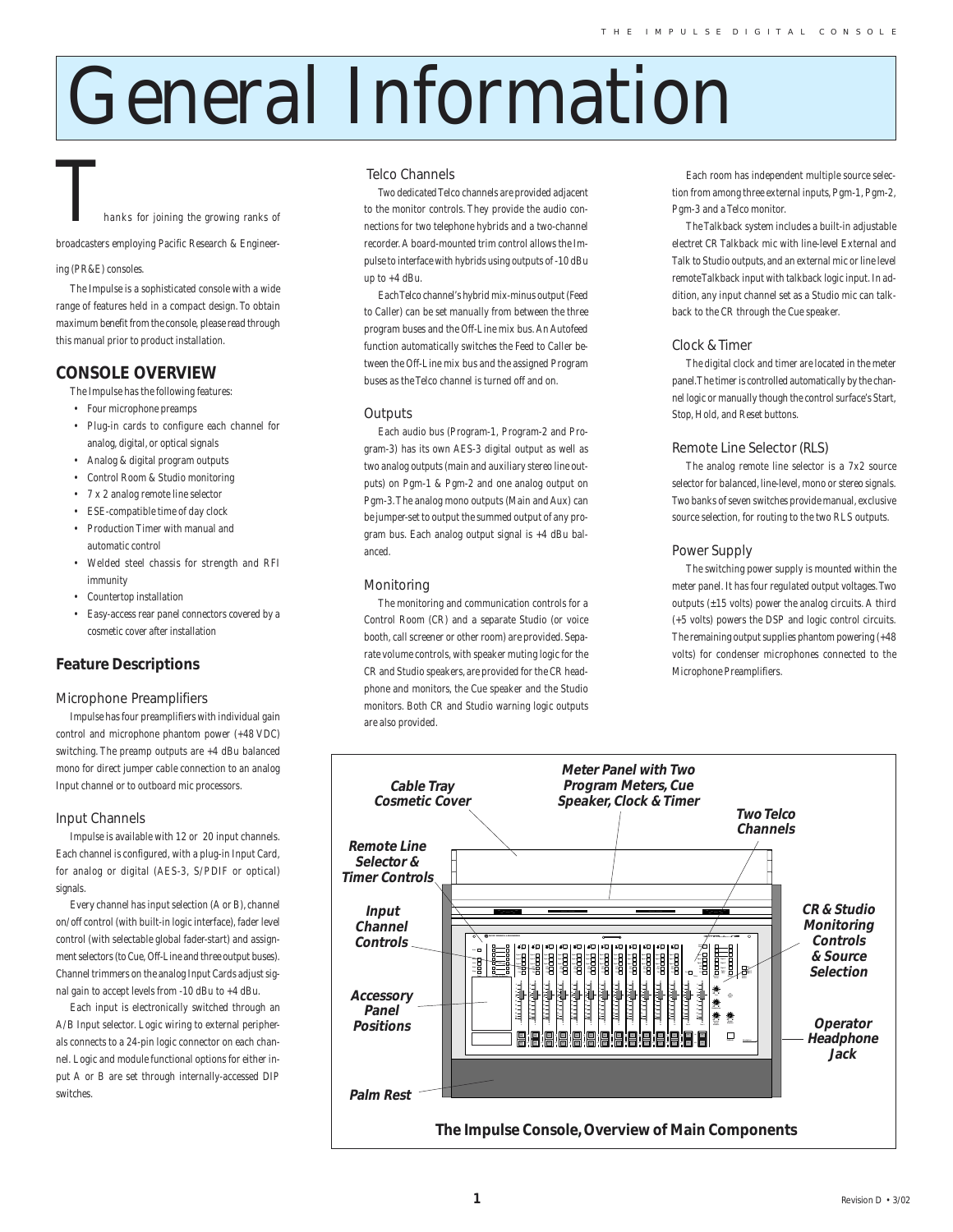#### **SPECIFICATIONS**

Impulse-20 specifications are shown. Test Conditions

Specifications are per channel, with 600 ohm loads on analog outputs.

0 dBu corresponds to 0.775 volts RMS regardless of circuit impedance. This equals 0 dBm into a 600 ohm circuit for convenient level measurements using meters calibrated for 600 ohm circuits.

Noise specs based on 22 kHz bandwidth. Noise increases about 1.7 dB if a meter with a 30 kHz bandwidth is used.

THD (Total Harmonic Distortion) is measured at +23.5 dBu output using a swept signal and a 22 kHz low pass filter.

FSD = Full Scale Digital, +24 dBu

#### **Microphone Preamplifiers**

*Source Impedance:* 150 Ω *Input Impedance:* 5 k Ω min. balanced *Input Level Range:* Adj. -70 to -30 dBu *Input Headroom:* 20 dB above nom. *Output Impedance:* 220 Ω balanced *Nominal Output:* +4 dBu, balanced *Output Load Impedance:* 2.5 k Ω min.

#### **Analog Inputs**

*Source Impedance:* 600 Ω or less *Input Impedance:* >40 k Ω, balanced *Input Level Range:* Adj. -10 to +4 dBu *Input Headroom:* 20 dB above nom.

#### **Analog Main Outputs**

*Output Source Impedance:* 80 Ω bal. *Output Load Impedance:* 1 k Ω min. *Nominal Output Levels:* Program Outputs: adj. +4 dBu Telco Mix-Minus: set at +4 dBu Telco Recorder Mix Feed: +4 dBu *Maximum Output Levels:* Program and Monaural: +24 dBu Telco Mix-Minus: +24 dBu Telco Recorder Mix Feed: +24 dBu

#### **Digital Inputs & Outputs**

*Reference:* +4 dBu = -20 dB FSD *Signal Format:* AES-3, S/PDIF on input only *AES-3 Input Compliance:* 24-bit *AES-3 Output Compliance:* 24-bit *Digital Reference Frequency:* Internal crystal *Internal Sample Rate:* 48 kHz *Processing Resolution:* 24-bit fixed with ext. precision accumulators *Conversions:* A/D 24-bit Delta-Sigma, Sample rate conversion on all digital inputs; D/A 24-bit, using 1-bit conversion. Latency: <1 ms, Mic in-Monitor out; <300 µs digital in-digital out

#### **Monitor Outputs**

*Output Impedance:* 80 Ω, Z-balanced *Output Load:* 2.5 k Ω or greater *Output Level:* 0 dBu nominal, +20 dBu max. *Console Headphone Jack Output:* Output Impedance: 100 ohms Output Load: > 4 ohms Output Level: +8 dBu nominal, +20 dBu max. into a 600 ohm load *External Headphone Amplifier Output:* Source Impedance: 80 Ω Load Impedance: < 2.5 k  $\Omega$ Output Level: +4 dBu nominal, +24 dBu max.

#### **Frequency Response**

*Mic or Line Input to Program Output:* +0 dB/-0.5 dB, 20 Hz to 20 kHz *Telco Input to Program Output:* +0 dB/-1.0 dB, 20 Hz to 20 kHz

#### **Equivalent Input Noise**

*Microphone Preamp*: -127 dBu, 150 ohm source

#### **Dynamic Range**

*Analog Input to Analog Output:* 89 dB, 91 dB "A" weighted (both ref. to FSD) *Digital Input to Analog Output:* 92 dB, 95 dB "A" weighted (both ref. to FSD)

#### **Total Harmonic Distortion + Noise**

*Mic Pre Input to Mic Pre Output:* <0.005%, 20 Hz to 20 kHz, -38 dBu input, +18 dBu output, 100 k ohm load, 22 kHz filter bandwidth.

*Analog Input to Analog Output:* <0.02% at 1 kHz, +18 dBu input, +18 dBu output, 1 k ohm load, 22 kHz filter bandwidth.

<0.05%, 20 Hz to 20 kHz, +18 dBu input, +18 dBu output, 1 k ohm load, 22 kHz filter bandwidth.

*Digital Input to Digital Output:* <0.0016%, 20 Hz to 20 kHz, +18 dBu input, +18 dBu output, 22 kHz filter bandwidth

*Digital Input to Analog Output:* <0.005% at 1 kHz, +18 dBu input, +18 dBu output, 1 k ohm load, 22 kHz filter bandwidth.

<0.05%, 20 Hz to 20 kHz, +18 dBu input, +18 dBu output, 1 k ohm load, 22 kHz filter.

#### **Crosstalk Isolation**

*Program-to-Program:* >88 dB, 20 Hz - 20 kHz

#### **Stereo Separation**

*Analog Program Outputs:* >87 dB @ 1 kHz, >78 dB, 20 Hz to 20 kHz

#### **Power Requirements**

*Input AC voltage:* 85 - 264 VAC, 50/60 Hz *AC input:* 8 foot IEC power cord *Impulse-12 current draw:* 120 watts *Impulse-20 current draw:* 170 watts *AC Ground:* Chassis grounded through AC cord

#### **Power Supply Outputs**

*Phantom power:* +48 VDC at 0.10 Amp *Audio power:* ±15 VDC at 1.00 Amp (each leg) *Digital & Logic power:* +5 VDC at 7.5 Amps

**Harris reserves the right to change specifications without notice or obligation.**

#### **WARRANTY**

The Impulse console carries a manufacturer's warranty subject to the following guidelines and limitations:

- **A)** Except as expressly excluded herein, PR&E ("Seller") warrants equipment of its own manufacture against faulty workmanship or the use of defective materials for a period of one (1) year from date of shipment to Buyer. The liability of the Seller under this Warranty is limited to replacing, repairing or issuing credit (at the Seller's discretion) for any equipment, provided that Seller is promptly notified in writing within five (5) days upon discovery of such defects by Buyer, and Seller's examination of such equipment shall disclose to its satisfaction that such defects existed at the time shipment was originally made by Seller, and Buyer returns the defective equipment to Seller's place of business in Mason, Ohio, packaging and transportation prepaid, with return packaging and transport guaranteed.
- **B)** Equipment furnished by Seller, but manufactured by another, shall be warranted only to the extent provided by the other manufacturer.
- **C)** Thermal filament devices (such as lamps and fuses) are expressly excluded from this warranty.
- **D)** The warranty period on equipment or parts repaired or replaced under warranty shall expire upon the expiration date of the original warranty.
- **E)** This Warranty is void for equipment which has been subject to abuse, improper installation, improper operation, improper or omitted maintenance, alteration, accident, negligence (in use, storage, transportation or handling), operation not in accordance with Seller's operation and service instructions, or operation outside of the environmental conditions specified by Seller.
- **F)** This Warranty is the only warranty made by Seller, and is in lieu of all other warranties, including merchantability and fitness for a particular purpose, whether expressed or implied, except as to title and to the expressed specifications contained in this manual. Seller's sole liability for any equipment failure or any breach of this Warranty is as set forth in subparagraph A) above; Seller shall not be liable or responsible for any business loss or interruption, or other consequential damages of any nature whatsoever, resulting from any equipment failure or breach of this warranty.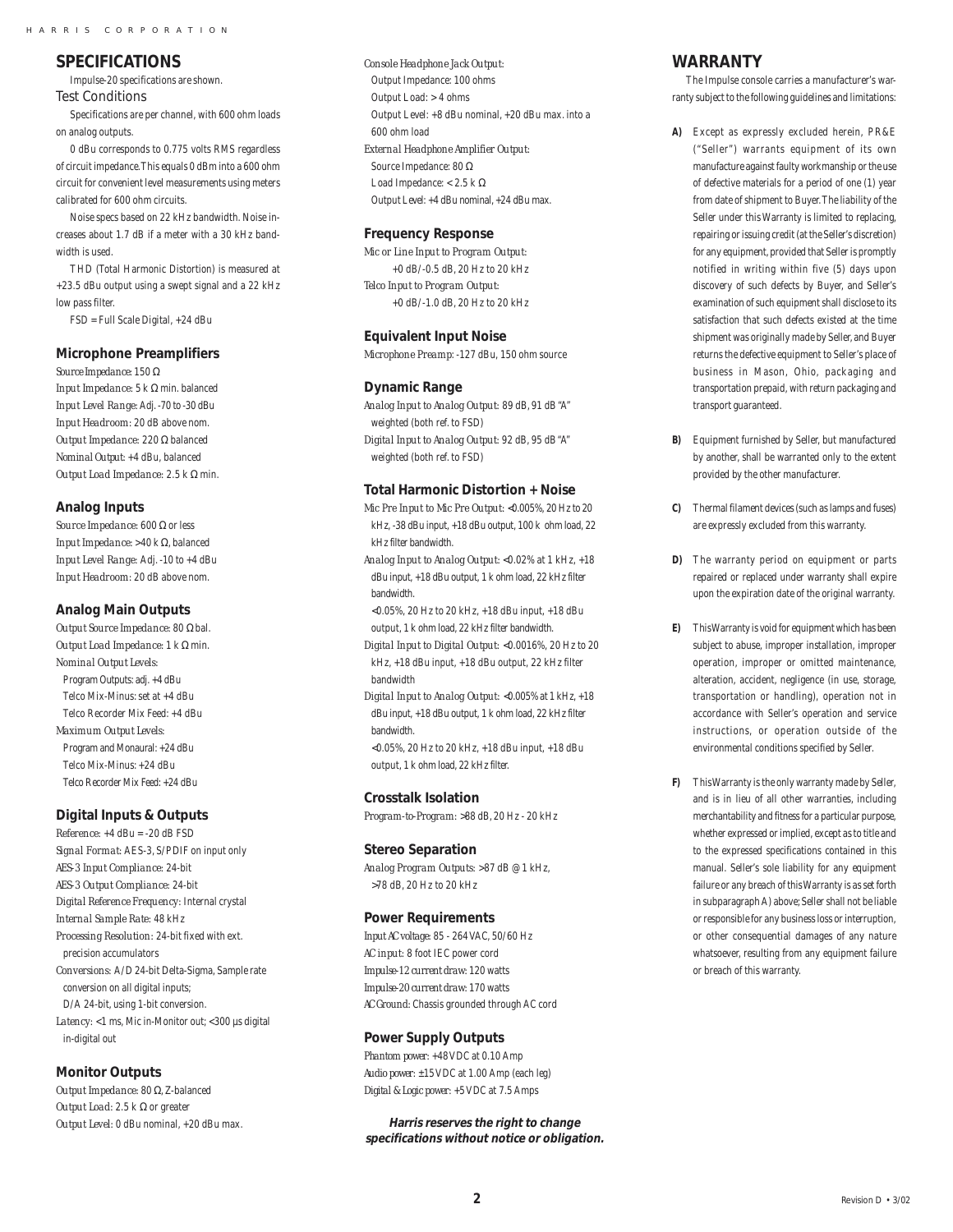# Installation

# he Impulse console sits on top of the studio furniture countertop. A minimum of 15 inches of vertical clearance above the countertop is

required to open the operator control surface to its

service position.

- The Impulse console consists of:
- The 12- or 20-input mainframe
- The standard configuration of Input Cards installed into the Input channels
- The Impulse Tool Kit: AA batteries, AMP MOD IV crimper and removal tools and clock set magnet tool
- Audio and Logic Connector Kit for the mainframe ordered. The kit contains all the AMP MOD IV connector housings and receptacle contacts needed for installation.

To simplify console interconnection, logic cable drawings for specific peripheral devices are available from the Harris Technical Support Department (the most popular are also on the Impulse Technical Service CD-ROM).

Custom engraving on the channel On/Off button caps and colored fader knobs are also available. See *Accessories*, page 19 for details.

**INSTALLATION NOTE:** Do not set Impulse near intense electromagnetic hum fields, such as those from power transformers and audio amplifiers using inexpensive power transformers operating in or near saturation, as this can impair console performance. Route audio cables to achieve maximum practical distance from all AC mains wiring.

#### **CONSOLE CONFIGURATION**

Impulse continues PR&E's design philosophy of positioning the input channels in the physical center of the console. This gives the operator equal reach to peripheral equipment located to the sides of the console.

#### **Channel Assignment**

Any Input channel can be assigned as a line input or a microphone input. This is done through a DIP switch setting on the processor boards mounted on the floor of the chassis. See page 11 for details on setting these DIP switches.

#### **The Meter Panel**

Two bargraph meters provide stereo level monitoring for Pgm-1 and either Pgm-2 or Pgm-3 with momentary Cue bus metering selection. The meter scale

(VU or PPM) is set via a DIP switch on the processor board prior to power up. The cue/talkback speaker, a clock and event timer are also on this panel.

#### **Connector Access**

All audio and logic connectors are located along the rear of the console mainframe, normally hidden by the wire tray and cosmetic cover. To ease initial wiring, the cosmetic cover can be removed from the wire tray. The cover is fastened to the wire tray using Phillips screws.

In most installations, the wiring is dropped into the cabinetry through 2-inch access holes in the floor of the wire tray. A 2-inch access hole is also available at each end of the wire tray for countertop wiring. Console and wiring access dimensions are shown below.

#### **Internal Control Access**

To access the console's trimpots and DIP switches, the control surface must be opened to its service position. To do this, loosen the two quarter-turn fasteners at





*Dimension tolerances are ±¼". There are five cable holes on Impulse-12 and seven on Impulse-20. All cable access holes are 2" diameter. Allow 15" clearance to place control surface into its service position.*

the rear corners of the control surface, then lift using the pull handle at the rear center of the panel.

#### **Power Supply**

The console power supply is mounted inside the meter panel. A power entry module (with power switch and IEC power connector) is mounted on the meter panel's rear cover, behind the Cue speaker.

The power entry module plugs into an isolated ground AC outlet using an eight-foot IEC power cord. Ensure that the cord is not under tension and that it does not parallel any audio wiring during installation.

**AC GROUND NOTE:** Do not defeat the AC safety ground in any way. Doing so may provide a potentially dangerous condition to the operator.

#### **GROUNDING & SHIELDING**

The broadcast facility's technical ground should only connect to the mainframe chassis ground stud located on the mainframe rear panel. Terminate the facility's technical ground wire in a crimped lug.

Connect the audio shields at both the console and the peripheral when all system components share a common ground potential and are using isolated-ground AC outlets individually tied back to the main technical ground.

If isolated-ground AC outlets are not available, connect the cable shields at the console end only. The shields should be floated (left unconnected) at the peripheral device. Ensure the peripheral devices connect to a clean ground through their power cords, or through separate ground wires to the facility's technical ground.

**AUDIO GROUND NOISES:** Buzz pickup is generally electrostatic—such as capacitive coupling between an audio line and a power line. Do not route audio lines in the same wireway as an AC power line.

#### **BACKUP BATTERIES**

Two AA alkaline batteries are supplied in the Impulse Tool Kit. They supply a "Keep Alive" voltage that holds each channel's logic state during momentary power outages. They mount in battery clips on the right hand processor board (see page 11 for location).

Observe the correct polarity (as marked on the circuit board) when installing the batteries.



**CAUTION:** Replace only with same or equivalent type batteries.

Replace batteries yearly to ensure continuous backup protection. Remove batteries if the console is unplugged for an extended period.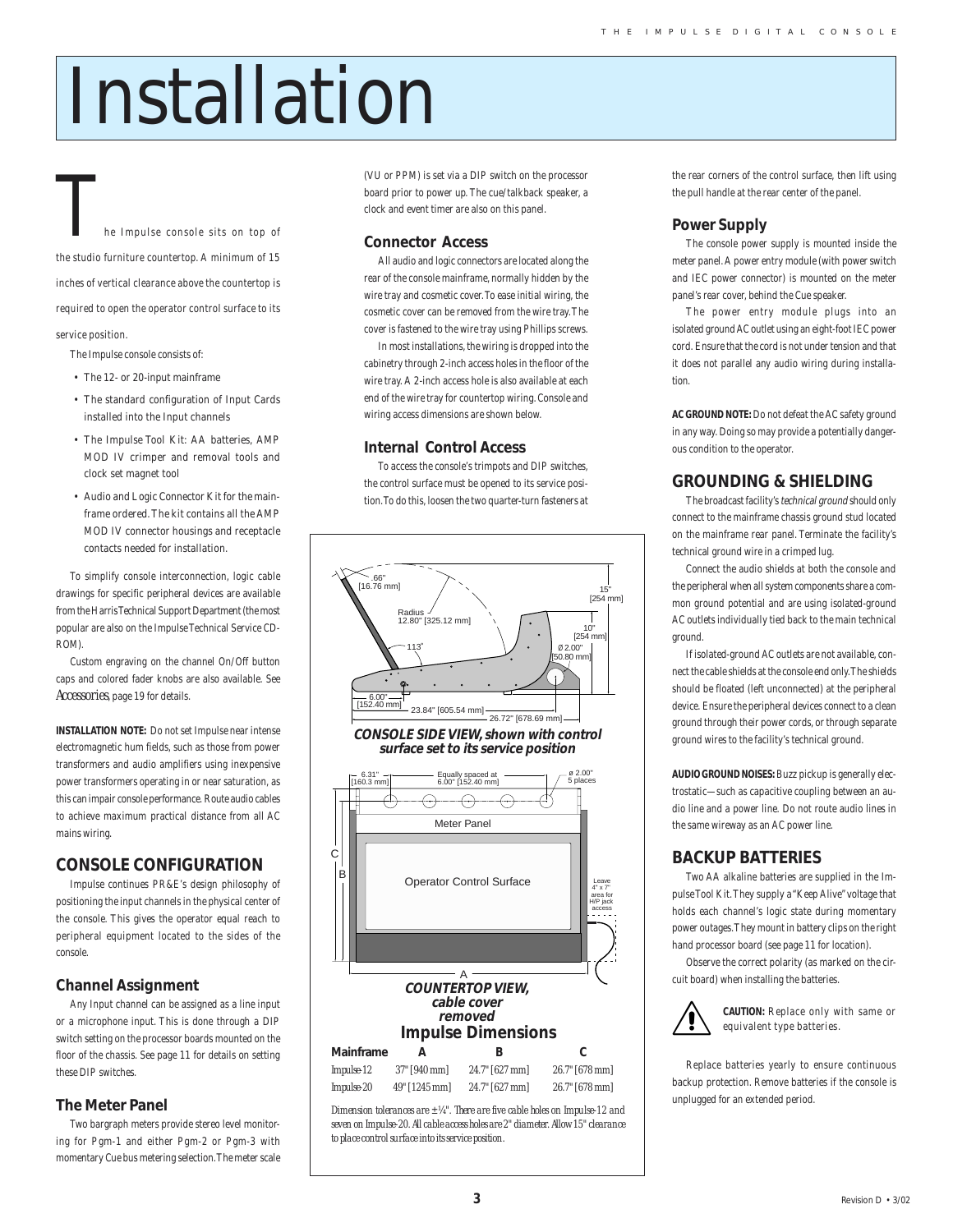#### **SETTING THE CLOCK**

The digital time-of-day clock is part of the Meter Panel PCA mounted inside the meter panel.

The clock operates in one of two modes: Free Run or ESE. In Free Run mode, the default setting, clock timing comes from a temperature-controlled quartz crystal oscillator. In ESE mode, clock timing comes from a coaxial TC89 or TC90-format ESE time code reference signal

The operating mode is set by DIP switch DS1, #2. To access the DIP switch, open the hinged Meter Panel rear cover after removing the screws.



**Switch DS1 on the Meter Panel PCA, as viewed from the rear of the console. Factory default settings shown.** 

#### **Clock/Timer Option Switches**

With Free Run mode selected, the clock can be set to display time in either 12 or 24-hour format (set through DS1, #4). Free Run mode requires the clock time to be set manually. Three magnetically-activated Hall-effect sensors, below and between each pair of 7-segment displays just behind the bezel, adjust or hold the time. The Clock Set Magnet Tool (90-151, included in the console Tool Kit) activates the Hall-effect sensors.

To set the time, place the end of the magnet tool directly against the bezel over the appropriate sensor. Use *Fast Set* to rapidly advance the time to the nearest hour and *Slow Set* to advance the time a bit slower. To synchronize the clock display to real time, set the clock a few seconds ahead and use *Hold* to freeze the display. To start the clock, move the tool away from *Hold*. An accurate source to synchronize the clock can be found by calling the WWV clock at 303.499.7111 (in the USA).



**Note: The plastic clock/timer bezel may be scratched if the tool is moved while in contact with the lens.**

When an ESE coaxial time code signal is connected to BNC connector, J3, on the Meter Panel PCA, and ESE mode is selected (DS1, #2), the clock follows the ESE time code and is not set manually. Should the ESE time code signal fail, the clock automatically defaults to its internal crystal reference oscillator, blinking an LED decimal point in the clock display to indicate the loss of time code.

The Impulse clock can sync to either TC89 or TC90 format time code. Set DS1, #1 for the ESE signal being used.

**Master clocks are available from: ESE 142 Sierra St. El Segundo, CA 90245. Telephone: 310.322.2136 www.ese-web.com**

#### **Clock Backup Battery**

A 9-volt battery can be installed in J5 on the Meter PCA. This battery powers the clock during any momentary power outages so that it doesn't have to be set again after power is restored. The battery will power the clock for about four hours total and should be changed yearly. When the console will be left turned off for an extended period, remove the battery.

#### **Timer Display**

The Event Timer displays time in minutes, seconds and tenths of seconds. The tenths display is normally turned off while the timer runs. It can be turned on while running by setting DS1, #3, to the left. The tenths of seconds will always be displayed while the timer is in the Stop or Hold modes, regardless of the setting of switch DS1, #3.

## Cabling & Wiring

To simplify console connection, draw up a facility wiring plan listing the console's audio and logic connections with peripheral devices. Identify and create tags for each cable and then list each connection in a master facility wiring logbook. This facilitates initial wiring installation and future system wiring changes, equipment updates or system troubleshooting. Refer to *Console Connections* on page 9 for descriptions of the audio and logic connections.

Analog audio connections require twoconductor stranded, insulated, foil-shield cable containing a separate shield drain wire (equivalent to Belden 8451, 9451 or 8761).

AES/EBU connections require 110 ohm two-conductor stranded, insulated, foil-shield cable containing a separate shield drain wire (equivalent to Belden 1806).

S/PDIF connections, which are unbalanced use coaxial cable connected between the + and GND connects on the inputs.

Optical connections use EIAJ RC-5720 fiber cables. Logic control cables require stranded, 22 AWG, multiple conductor, non-shielded, jacketed cable (equivalent to Belden 9423, 8457 or 9421). The number of conductors needed is determined by the application. Typically five and eight conductor cables are used for logic cabling, even though there are 18 distinct signals on the Logic Interface connector, since only a handful are actually used for any given application.

#### **Wire Preparation**

All Impulse audio and logic wiring terminates in AMP MOD IV receptacle contacts. Stranded wire of 22 to 26 AWG, with insulation diameters of .040 to .060 inch, can be used with the AMP MOD IV receptacle contacts.

Follow these steps for wire preparation:

- **1** Strip the cable insulation jacket back 1 1/2" [38.10 mm].
- **2** Remove the foil shield from audio cables.
- **3** Sleeve the audio drain wire with Teflon sleeving, leaving 9/64" [3.572 mm] of the drain wire exposed.
- **4** Use 3/4" [19.05 mm] of heat-shrink tubing to sleeve the end of the jacket, centered on the cut. Shrink the tubing to hold any drain wire sleeving in place.
- **5** Strip the insulation back from all signal wires 9/64" [3.572 mm].

**Audio Cable Shield Note:** To follow recommended grounding procedures, sleeve all drain wires with Teflon sleeving and put heat shrink tubing over all cable jacket cuts to insulate the shield wire.



**Prepped Wire Details**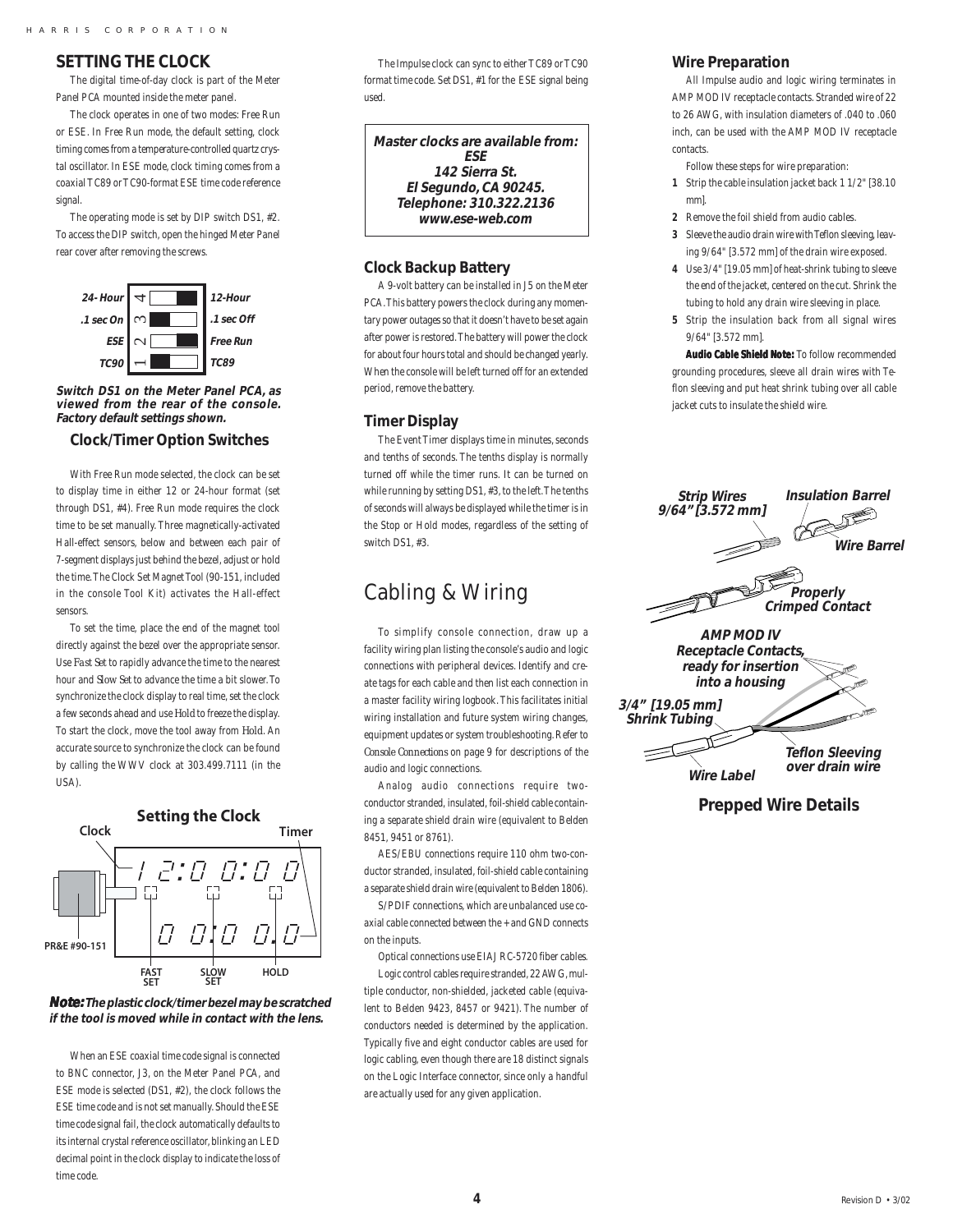#### **CRIMP TOOL OPERATION**

A ratcheting AMP MOD IV hand crimper is included in the tool kit. The tool crimps the insulation and wire barrels on the AMP MOD IV receptacle contacts in one crimp action.



**AMP Mod IV Crimp Tool**

Follow these instructions for using the ratcheting crimp tool:

- **1** Hold the crimp tool with the printed side up. Insert the contact from the opposite side, with the barrel openings up, until the insulation barrel end is flush to the opening of the die. Close the tool only until the anvil holds the contact in place. Refer to the cutaway view.
- **2** Insert the stripped wire into the contact until it hits the tool's wire stop. Hold the wire in place while squeezing the tool handles to crimp the contact onto the wire. The tool handles automatically release and spring open after the crimp cycle is complete.

A properly crimped receptacle contact is inserted and locked into the appropriate connector housing following the pin-out diagrams found on this page and on pages 6 to 12.

The receptacle contact must be inserted with its locking tab side facing the locking tab slots on the side of the connector housing. A light "click" will be felt as the contact's locking tab engages the locking tab slot.



**Enlargement of Crimper** (cutaway view)

For wiring changes, use a Contact Removal Tool (70-129) to depress the locking tab while pulling the contact and wire out of the connector.



#### **AUDIO CONNECTIONS**

The Impulse audio connector pin assignments take visual advantage of the three-pins-per-row design of the three-pin and six-pin AMP MOD IV connectors.

For analog stereo, the left channel cable connects to the bottom row of pins and the right channel to the top row of pins.

#### **Analog Connections**

There are no analog interstage patch points within the Impulse channels or outputs. To use a patchbay, connect the line level outputs from the peripheral devices directly to the patch bay and then normal these to the appropriate Input channels. Likewise, Impulse's outputs may also be routed through a patchbay normalled to standard peripherals such as On-Air processing gear, recorders, telephone hybrids, etc.

The Microphone Preamplifiers' line-level outputs (+4 dBu, nominal, balanced, mono) can also be routed through a patchbay normalled to an Input channel. If mic processing is required, the Preamplifiers' outputs may be routed through line-level mic processing equipment and then to an Input channel. When processors requiring mic-level inputs are used, the microphone should connect to the mic processor directly, with the processor's line-level output directly connected to an Input channel.

### **3-pin Connector Signals Digital Outputs**

- Pin Signal Description
- *1 Shield (connects directly to the chassis)*
- *2 Low (- ) AES-3*
- *3 High (+ ) AES-3*

#### **6-pin Connector Signals Analog Ins & Outs**

- Pin Signal Description
- *1 Shield, for left channel or source 1*
- 
- *2 Low (- ), left channel or source 1 3 High (+ ), left channel or source 1*
- *4 Shield, for right channel or source 2*
- *5 Low (- ), right channel or source 2*
- *6 High (+ ), right channel or source 2*
- 

**NOTE: Digital inputs use the source 1 connections on a 6-pin connector.**

#### **Analog & Digital Connectors, pin out orientation**

**3-pin connector 321**



**(Digital Outputs)**

**6-pin connector (Analog Inputs & Outputs)**

*Pin numbering is always shown from the wire insertion end of the connector*

#### **Digital Connections**

The 99-1042-1 Digital Input Card is required for AES-3 inputs. The two balanced digital signals connect using pins 1, 2 & 3 of each six-pin AMP MOD IV connector. There is no connection on pins 4, 5 and 6 in this application.

Optical inputs use EIAJ RC-5720 fiber cables. Two optical inputs (A & B) are supplied per Optical Input Card (99-1042-2).

All digital outputs use three-pin AMP MOD IV connectors. These connections output AES-3 (AES/EBU) compatible signals.

#### **S/PDIF Signals**

To connect a S/PDIF digital device to an Impulse digital input, use a 249 ohm resistor to properly terminate the S/PDIF cable. Install the resistor onto the connector per the following illustration. Alternately, an unbalanced-to-balanced line transformer may be used.

#### **Connecting S/PDIF Devices to Impulse AES/EBU Inputs**



**Digital Connection Notes:** AES/EBU outputs cannot connect directly to S/PDIF inputs, a signal conversion interface must be used.

Some S/PDIF devices may not work with the Impulse's digital inputs, even with the additional load resistor, due to nonstandard signal levels or protocols in the S/PDIF device.

#### **Unbalanced Analog Connections**

Even though all analog inputs and outputs are active and balanced, unbalanced consumer or "semipro" equipment can be connected to Impulse. For best results use an IHF-PRO match box. If a match box is not available, unbalanced analog devices can connect per the following illustration. Keep unbalanced cable lengths as short as possible.

#### **Connecting Unbalanced Devices to Impulse Analog Inputs**

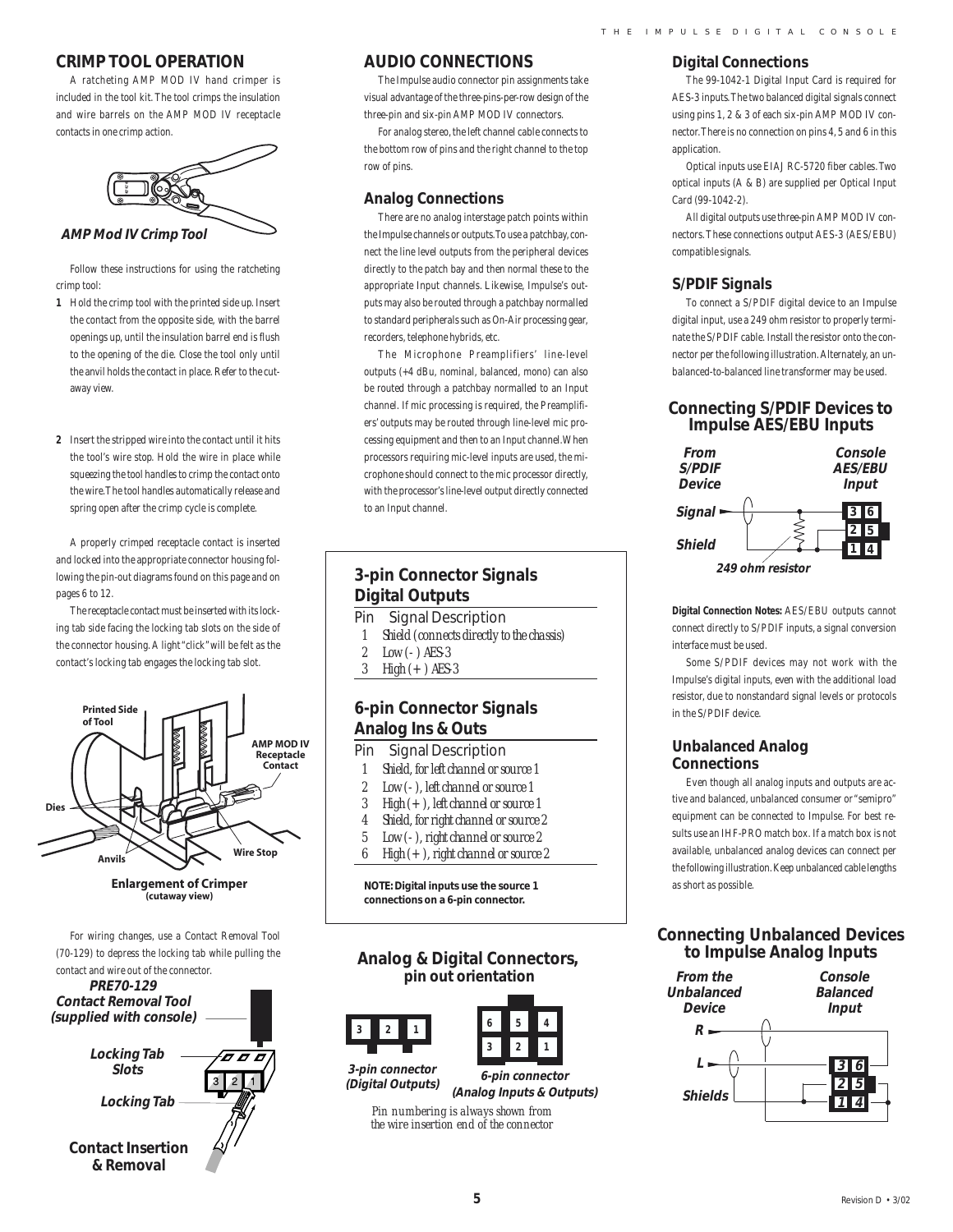When an unbalanced device must be connected to an Impulse analog balanced output, and an IHF-PRO match box is not available, do not tie the low (-) and shield pins together to "unbalance" the signal. The low pin must always be left "floating," as shown below.

#### **Connecting Unbalanced Devices to Impulse Analog Outputs**

(Nominal Output level is -2 dBu)



#### **LOGIC CONNECTIONS**

Each channel has one 24-pin logic connector to interface a peripheral device or Guest Panel for use with either the A or B input. The active input is set by switch 8 on each channel's Logic Settings Switch, located on the main boards (see page 11 for switch locations).

With a peripheral device connected, one of the main functions of the logic interface is to start the peripheral at module on. The peripheral device logic can, in turn, control the Input channel; turning the audio off at the end of an event and then controlling the Off lamp to indicate the peripheral device status.

When a Guest Panel is connected, its remote On, Off, Cough and Talkback buttons control the channel functions while the logic control outputs from the console control the button tallies in the Guest Panel.

#### **THE LOGIC INTERFACE**

A simplified schematic for the logic interface is shown adjacent. Logic outputs (shown on the right side of the illustration) are isolated from peripheral devices by five solid-state devices that function like single-pole mechanical relays. The "relay contacts" can switch external voltages of up to 60 volts at 350 mA.

The top two relays use momentary logic to create a 220 ms Start Pulse when the channel On button is pressed and a 220 ms Stop Pulse when the channel Off button is pressed. These Pulses are normally also generated when external logic commands On or Off are received. To disable the Start and Stop Pulses when receiving an external On or Off command, set Logic Settings Switch #7 to the On position.

The "C" or common contacts for the two Pulse outputs tie together at Command Common. The other three output relays; Logic Active Tally, On Tally and Off Tally, are "commoned" together at Tally Common.

The six logic inputs (shown on the left side of the illustration) are opto-isolated and current limited for logic voltages from +5 to +40 VDC.

The On, Off, Cough and Talkback inputs allow remote Guest Panel switches to control the Input channel through active low logic signals (pull to ground). These inputs are enabled by jumpering External Control In  $(+)$  to  $+5$  Logic.

The Audio Reset and Ready inputs can use either active low logic (pull to ground) or active high logic (pull to +VDC) from peripheral devices. With active high logic, Ready (-) and Audio Reset (-) are tied to logic ground on the peripheral device. Ready (+) and Audio Reset (+) then connect to the appropriate logic outputs on the peripheral device.

When active low logic (pull to ground) is used by the peripheral device, Ready (+) and Audio Reset (+) connect to the logic supply voltage on the peripheral. Ready (-) and Audio Reset (-) connect to the appropriate logic outputs.

#### **Impulse Quick Logic Guide**

Page 7 offers a quick guide to configuring the console logic. Page 8 has example connection diagrams for a Guest Panel (remote mic control panel) and a Denon CD player.

**Note:** To completely isolate the console from a peripheral device, use only the control input and output connections. These are decoupled from the console's ground and power supply through opto-isolator devices.

The Logic Ground and +5 Logic connections are referenced to the console's logic power supply and ground. Connect these only to a peripheral device with isolated logic connections or to a Guest Panel. Connecting these to a non-isolated peripheral device can cause a ground loop between the console and the peripheral.

#### **Microphone Logic**

The two main functions of microphone logic are to automatically mute the monitor speakers in the room with the "hot" mic and to command the appropriate hot mic warning light.

It is the first four Logic Settings switches for each channel that tell the console logic whether the A and/ or B input is a control room or a studio microphone.

At the microphone position, an optional Guest Panel, with illuminated On, Off, Talkback and Cough buttons, can be used to control the mic channel. To activate the Guest Panel functions, jumper External Control In (+) to +5 Logic on the logic connector and set switch 8 for the appropriate A or B input.

Momentary SPST switches can be used to construct a remote mic control panel like that shown on page 8. Connect one side of each control panel switch to the appropriate logic connector pin. Common the other side of each switch (Switch Common on the control panel illustration) to Logic Ground.

The Logic Active Tally output controls the lamps for the Cough and Talkback switches. The On Tally and Off Tally outputs control the On and Off switch lamps. The other side of each lamp  $(+5V)$  connects to  $+5$  Logic. Use 6.3 volt lamps, with less than 50 mA current draw, for all remote panels supplied by the console.

#### **Peripheral Device Logic**

Peripheral devices are controlled through the Start, Stop and Command Common logic outputs, which follow the channel On and Off switches.

In the connection example shown on page 8, active low logic is used. This means Command Common is connected to the logic ground on the peripheral device (also labeled command common by Denon).

On peripherals requiring an active high logic, the Command Common is tied to the + logic voltage. To prevent a ground loop, this voltage must be supplied by the peripheral rather than by the console's +5 Logic.

The peripheral device can also control the channel through the Audio Reset and Ready logic inputs. As shown in the Peripheral Device example on page 8, the

(text continues on page 9)



**Input Channel Logic Block Diagram & Connections**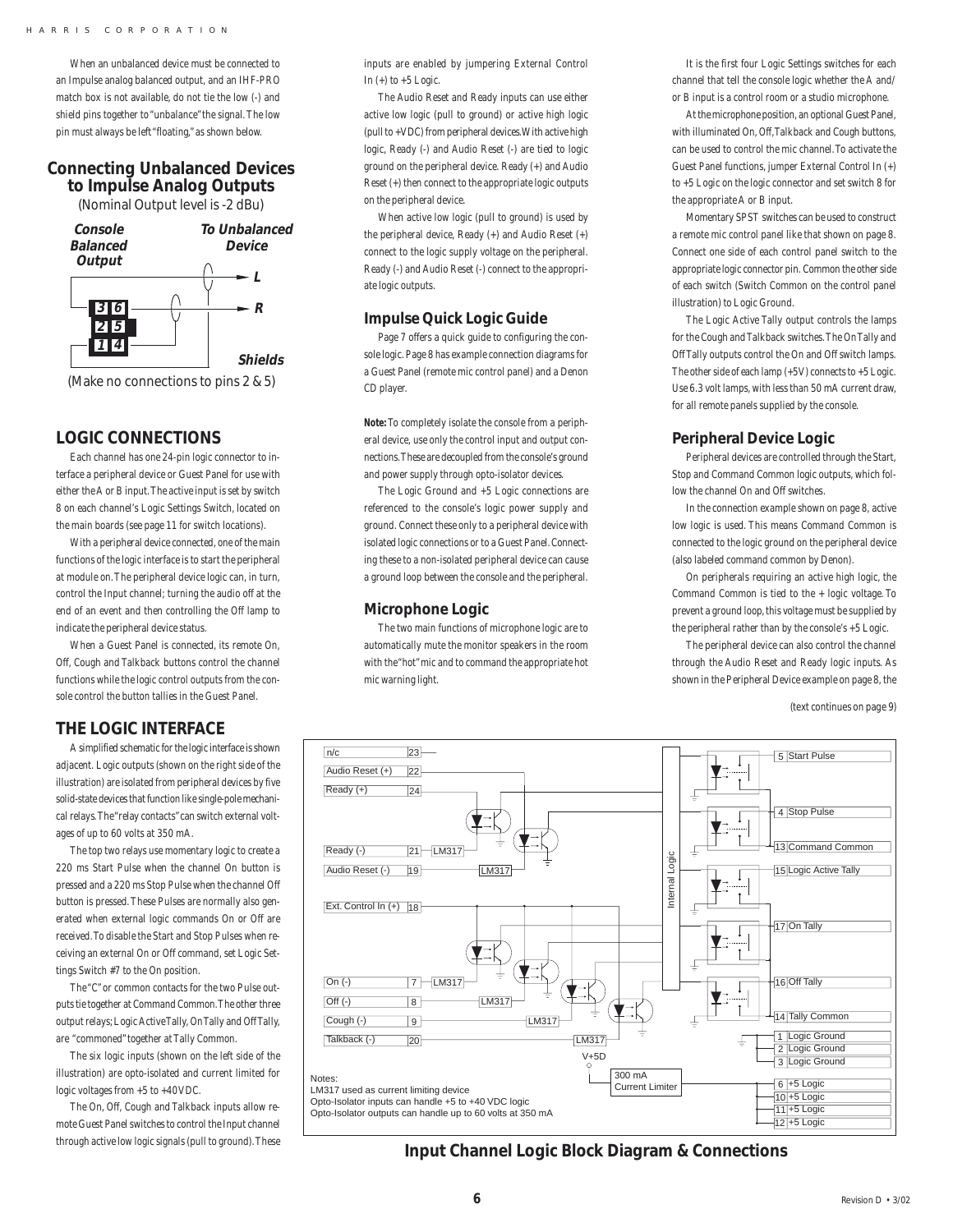# **Impulse Quick Logic Guide**

|                                                                                                                                          |               |                                                                                      | <b>Logic Settings Switch Definitions</b>                                                                                                                                                                           |                                                                                                                                                                                              |
|------------------------------------------------------------------------------------------------------------------------------------------|---------------|--------------------------------------------------------------------------------------|--------------------------------------------------------------------------------------------------------------------------------------------------------------------------------------------------------------------|----------------------------------------------------------------------------------------------------------------------------------------------------------------------------------------------|
| e e g                                                                                                                                    |               | <b>Switch Name</b>                                                                   | <b>ON Function (set away from operator)</b>                                                                                                                                                                        | <b>OFF Function (set toward operator)</b>                                                                                                                                                    |
| A CR Mute<br>B CR Mute<br>A Studio Mute<br>A Studio Mute<br>A Timer Reset<br>P Limer Reset<br>P A/B R CL See<br>Ready Bype<br>Ready Bype | $4^*$<br>$5+$ | A CR Mute<br><b>B CR Mute</b><br>A Studio Mute<br>B Studio Mute<br>A Timer Reset     | Input A mutes CR speakers at channel On<br>Input B mutes CR speakers at channel On<br>Input A mutes studio spkrs, at channel On<br>Input B mutes studio spkrs. at channel On<br>Input A resets timer at channel On | No CR monitor mute while A is on<br>No CR monitor mute while B is on<br>No Studio mon. mute while A is on<br>No Studio mon, mute while B is on<br>No timer reset when A is turned on         |
| <b>ON</b><br>0000000000<br><b>OFF</b>                                                                                                    | $6+$<br>8#    | <b>B</b> Timer Reset<br>Pulse Disable<br>A/B RCL Select<br>Ready Bypass<br>Cue Reset | Input B resets timer at channel On<br>No Pulses output with ext. On or Off<br>Logic active when A input is selected<br>Off lamp illuminates at channel Off<br>Cue function resets at channel On/Off                | No timer reset when B is turned on<br>Pulses output with external On or Off<br>Logic active when B input is selected<br>Off lamp controlled by ready logic<br>No cue reset at channel On/Off |
| <b>Logic Settings Switch</b>                                                                                                             |               | $N \sim + \sim -$                                                                    | DCL Domoto Controllagio                                                                                                                                                                                            |                                                                                                                                                                                              |

**Notes:** RCL=Remote Control Logic \* Both inputs can mute either or both rooms. + Both inputs can reset the Timer when Auto is active on the timer controller.

- 
- # Only one input (A or B) can be set for external logic.

**See page 11 for switch locations**

(one per channel, as viewed from the operator position)

| <b>Logic Connector</b>       |  |
|------------------------------|--|
| (Contact insertion end view) |  |

|  |  |  | 24 23 22 21 20 19 18 17 16 15 14 13 |  |  |  |
|--|--|--|-------------------------------------|--|--|--|
|  |  |  | 12 11 10 9 8 7 6 5 4 3 2 1          |  |  |  |

|  | <b>Logic Connector Signals</b> |  |
|--|--------------------------------|--|
|--|--------------------------------|--|

| PIN#   | <b>SIGNAL</b>      | <b>FUNCTION</b>                          |          | PIN # SIGNAL              | <b>FUNCTION</b>                       |
|--------|--------------------|------------------------------------------|----------|---------------------------|---------------------------------------|
|        | LOGIC GND          | Console logic ground                     | 13       | COMMAND COMMON            | Start & Stop commands common          |
|        | <b>LOGIC GND</b>   | Console logic ground                     | 14       | <b>TALLY COMMON</b>       | Tally relays common connection        |
| 3      | LOGIC GND          | Console logic ground                     | 15       | <b>LOGIC ACTIVE TALLY</b> | Logic active tally output             |
| 4      | <b>STOP PULSE</b>  | Stop command output                      | 16       | <b>OFF TALLY</b>          | Off tally output                      |
| 5.     | <b>START PULSE</b> | Start command output                     | 17       | <b>ON TALLY</b>           | On tally output                       |
| 6      | $+5$ LOGIC         | 5 volt source                            | 18       | EXT. CONTROL IN $(+)$     | Tie to $+5$ to enable external inputs |
|        | $ON(-)$            | Remote On switch input                   | 19       | AUDIO RESET (-)           | Remote Audio Off input                |
| 8      | $OFF(-)$           | Remote Off switch input                  | 20       | TALKBACK (-)              | Remote Talkback input                 |
| 9      | COUGH(-)           | Remote Cough switch input                | 21       | READY (-)                 | Remote Ready input                    |
| 10     | $+5$ LOGIC         | 5 volt source                            | 22       | AUDIO RESET $(+)$         | +VDC to enable Audio Reset            |
| 11     | $+5$ LOGIC         | 5 volt source                            | function |                           |                                       |
| 12     | $+5$ LOGIC         | 5 volt source                            | 23       | spare                     | no connection                         |
| Notes: |                    | $+$ VDC is between $+$ 5 and $+$ 40 VDC. | 24       | $READV (+)$               | +VDC to enable the Ready function     |

Output relays can switch voltages up to +60 VDC

#### **Impulse Logic Interface Glossary**

**REMOTE SIGNAL (pin #)** START PULSE (pin 5)

## **FUNCTIONAL DESCRIPTION OF CONNECTION** Normally Open (N/O) relay contact outputs. A momentary "contact closure" of 220 ms is generated each time the channel On button

| STOP PULSE (pin 4)                                               | is pressed (START) or Off button is pressed (STOP). Command Common is the Common (C) relay contact output. Typically connects<br>to the Remote Start logic input on the peripheral device.                                                                                                                                                                                                                                                                                                                                                                                                                                           |
|------------------------------------------------------------------|--------------------------------------------------------------------------------------------------------------------------------------------------------------------------------------------------------------------------------------------------------------------------------------------------------------------------------------------------------------------------------------------------------------------------------------------------------------------------------------------------------------------------------------------------------------------------------------------------------------------------------------|
| COMMAND COM. (pin 13)                                            | The Common (C) relay contact output for the Pulse relays. For active high logic, connect Command Com. to the logic voltage on the<br>peripheral device. For active low logic, connect this pin to logic ground on the peripheral device.                                                                                                                                                                                                                                                                                                                                                                                             |
| EXT. CTRL IN $(+)$ (pin 18)                                      | Connect +5 to +40 VDC to enable the active low external control inputs (On, Off, Cough, Talkback). When the control inputs are<br>isolated from other devices (e.g., mic control panel), jumper pin 18 to pin 6 on the Logic Connector to supply +5 VDC.                                                                                                                                                                                                                                                                                                                                                                             |
| $ON$ (-) (pin 7)<br>OFF (-) (pin 8)                              | When pulled low, ON turns the channel On from Off, generating a Start Pulse. When pulled low, OFF turns the channel Off from On,<br>generating a Stop Pulse.                                                                                                                                                                                                                                                                                                                                                                                                                                                                         |
| COUGH (-) (pin 9)                                                | The channel audio is muted from all assigned buses for as long as this input is pulled low.                                                                                                                                                                                                                                                                                                                                                                                                                                                                                                                                          |
| TALKBACK (-) (pin 20)                                            | Channel audio is fed to the Talkback bus, but is muted from the assigned buses, as long as this input is pulled low.                                                                                                                                                                                                                                                                                                                                                                                                                                                                                                                 |
| OFF TALLY (pin 16)<br>ON TALLY (pin 17)<br>LOGIC ACTIVE (pin 15) | The three tally outputs are N/O "dry contact" outputs. Typically used to drive indicator lamps, the outputs can sink or source up to 60<br>volts at 350 mA. While the channel is Off, and the channel logic Ready Bypass switch is set to on, the Off Tally is connected to Tally<br>Common. With Ready Bypass off, the Off Tally is controlled by the Ready input logic while the channel is Off. While the channel is On,<br>the On Tally output is connected to Tally Common. Anytime the logic is enabled (Logic Settings switch #7 is on and switch #8 is true),<br>the Logic Active Tally output is connected to Tally Common. |
| TALLY COM. (pin 14)                                              | The "C" or common relay contact for the Tally relays. Typically connects to the lamp supply voltage (up to 60 volts). If the tallys use 6.3<br>volt, 40 mA lamps, and are isolated from peripheral devices as in a remote mic control panel, then the Tally Common can be jumpered<br>to $+5$ Logic.                                                                                                                                                                                                                                                                                                                                 |
| $READV (+) & (-)$<br>AUDIO RESET $(+)$ & $(-)$                   | These complementary logic inputs require $+5$ to $+40$ VDC on the $(+)$ input and ground on the $(.)$ input for activation. This can be<br>done by connecting an active high logic to the $(+)$ input and grounding the $(.)$ input, or by supplying +5 to +40 VDC to the $(+)$ input<br>and an active low logic to the (-) input.                                                                                                                                                                                                                                                                                                   |
| READY (pins 21 & 24)                                             | When activated while the channel is On, the channel turns Off without generating a Stop Pulse. While the module is Off (and Logic<br>Settings switch #7 is On and #9 is Off), the Ready logic controls the Off lamp illumination to indicate device status. Typically, lamp off<br>indicates the peripheral is not ready to play, lamp on indicates the device is ready, and a flashing lamp indicates the device has<br>already played or is not cued (or ready).                                                                                                                                                                   |
| AUDIO RESET (pins 19 & 22)                                       | When activated while the channel is On, turns it Off without generating a Stop Pulse. Ignored if the channel is already Off.                                                                                                                                                                                                                                                                                                                                                                                                                                                                                                         |
| $+5$ LOGIC<br>(pins 6, 10, 11, 12)                               | Channel logic voltage source. Can deliver up to 300 mA. Pins 6, 10 and 12 are opposite likely termination pins to minimize jumper<br>lengths. Pin 11 is an extra power connection pin.                                                                                                                                                                                                                                                                                                                                                                                                                                               |
| LOGIC GND (pins $1, 2, 3$ )                                      | Channel logic ground. Pins 1 and 2 are opposite likely termination pins to minimize jumper lengths. Pin 3 is an extra ground<br>connection.                                                                                                                                                                                                                                                                                                                                                                                                                                                                                          |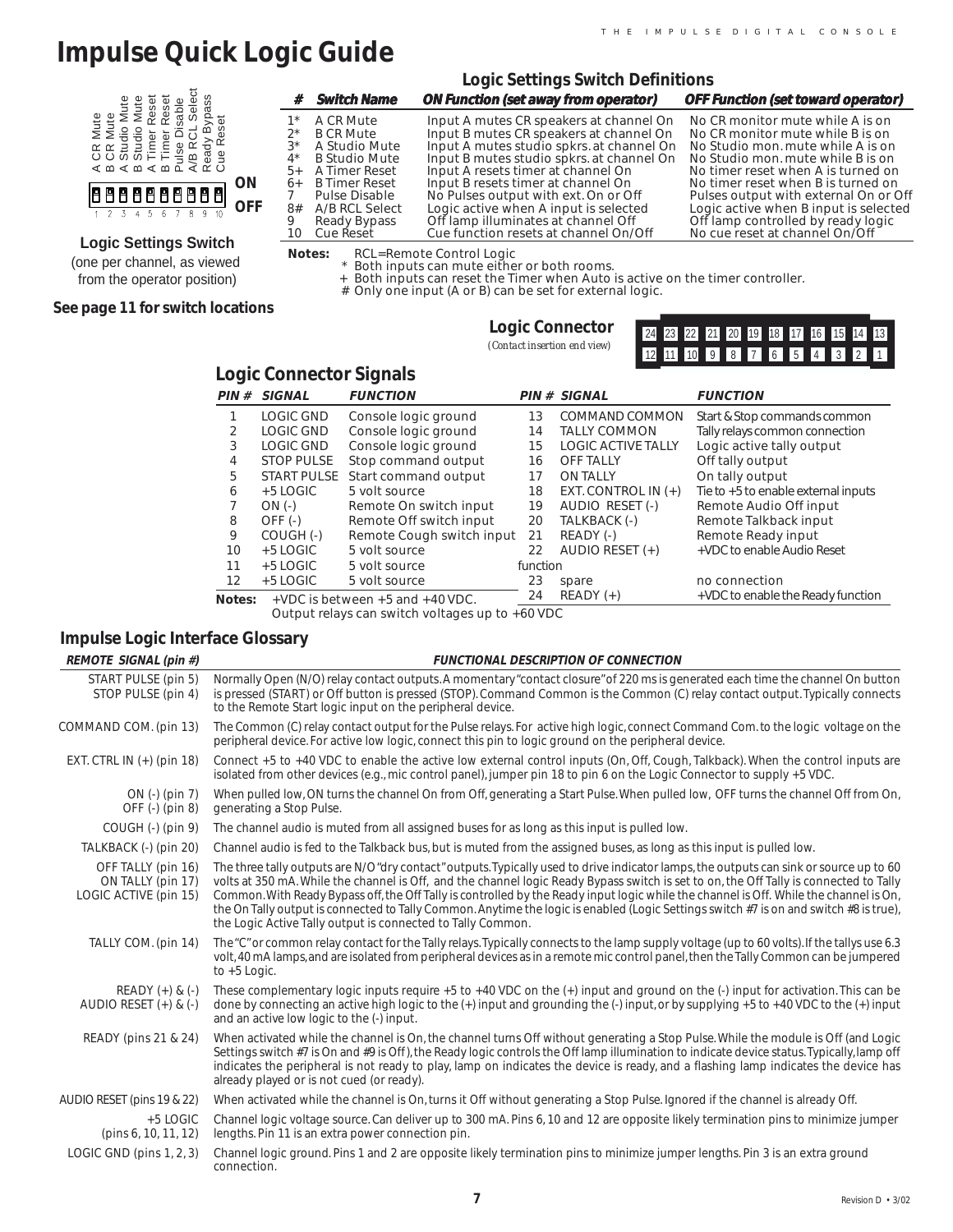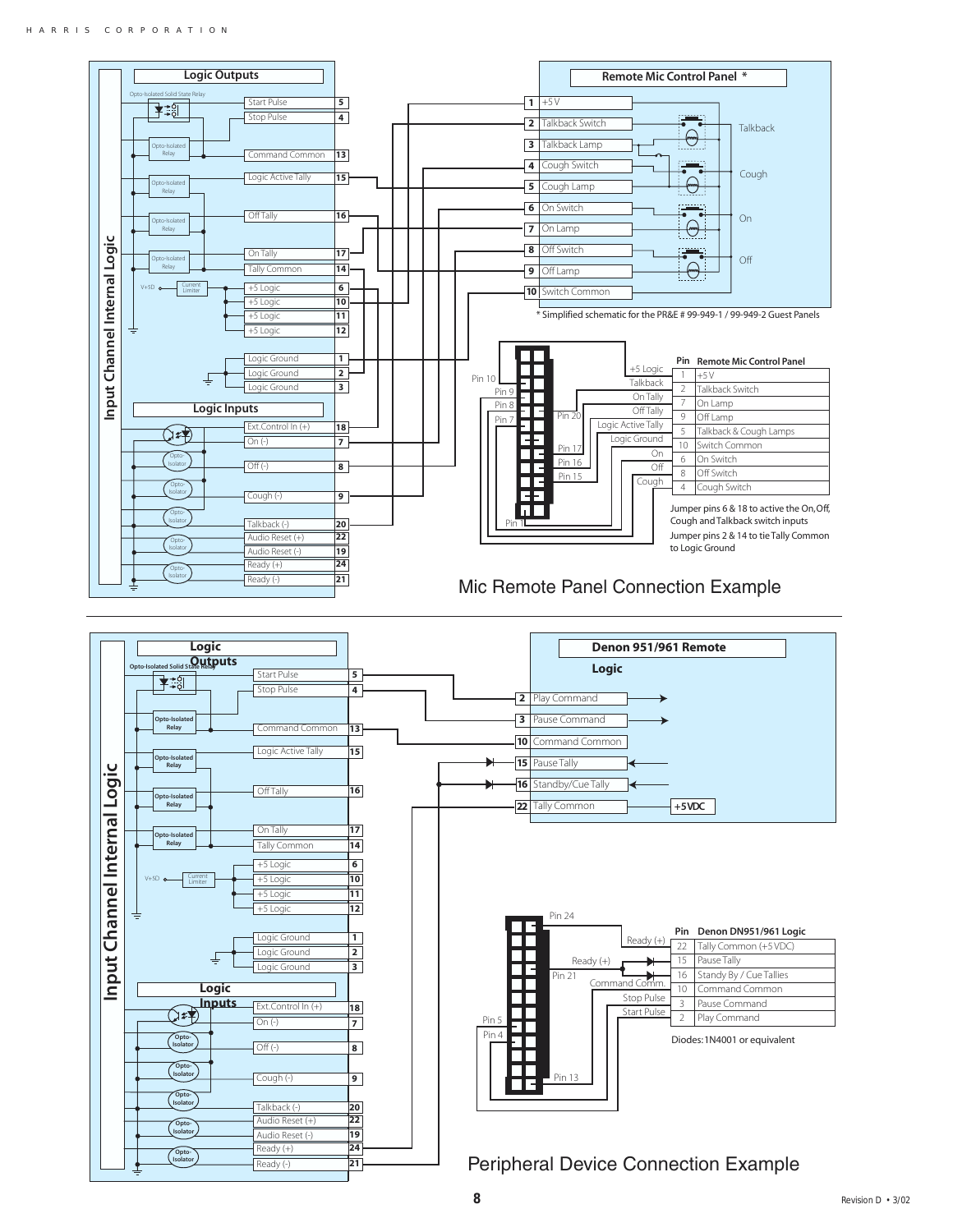Ready logic both performs an Audio Reset, turning off the channel without generating a Stop Pulse, and then controls the Off lamp illumination to indicate device status.

In most applications, the Audio Reset (+) and Ready (+) inputs connect to + Logic on the peripheral. The Ready (-) command and the Audio Reset (-) command are then pulled low by the active low logic outputs on the peripheral to trigger the Impulse logic.

When a peripheral uses active high logic, tie the Ready (-) and Audio Reset (-) lines to the logic ground on the peripheral. The Ready (+) and Audio Reset (+) lines connect to the logic outputs. Logic voltages of +5 to +40 can be used.

For peripheral devices that require a steady On or Off signal, the On and Off tallies can be used. When the Off Tally is used in this manner, Logic Settings switch #9 (Ready Bypass) must be set on so that the Off lamp is not controlled by the Ready logic.

#### **Warning Lamp Connector Pin Definitions**

|                | <b>PIN SIGNAL</b> | <b>FUNCTION</b>      |  |
|----------------|-------------------|----------------------|--|
| 1              | Logic Ground      | Console logic ground |  |
| $\mathfrak{D}$ | +5 Logic          | +5 volt supply       |  |
| 3              | C/R Relay         | "N/O relay contact"  |  |
| 4              | C/R Relay         | "C relay contact"    |  |
| 5              | Logic Ground      | Console logic ground |  |
| 6              | +5 Logic          | +5 volt supply       |  |
| 7              | Studio Relay      | "N/O relay contact"  |  |
| 8              | Studio Relay      | "C relay contact"    |  |
|                |                   |                      |  |

#### **8-pin Logic Connector**



#### **Monitor Logic**

There is one 8-pin logic connector (CR/ST WARN) for the "hot mic" logic command outputs for the Control Room and Studio on-air warning lamp systems.

Each logic command output is isolated by a solidstate relay with a pair of normally open "dry-contacts." These *relay contacts* can switch external voltages of up to 60 volts at 350 mA for direct interface to most lamp control devices.

If a five volt lamp relay is used, one side of the interface relay can be jumpered to +5 Volts (pins 2 and 6) or to Logic Ground ( pins 1 and 5) to create an active high or active low output, respectively.

The connection example below shows the logic outputs for the Control Room and Studio warning lamp interface externally jumpered to yield an active high output from the relay.

When an active low logic output is needed on the Control Room, jumper pins 1 and 3 together and use pin 4 as the Control Room warning output. Jumper pins 5 and 7 together and use pin 8 when the Studio warning output requires an active low logic output.

**Note:** Jumpering the solid-state relay to either +5 Volts or Logic Ground defeats ground isolation between the console and the warning lamp interface.

### Console Connections

The Impulse sits on a countertop. The integral cable tray, with a cosmetic cover, is attached to the rear of the console mainframe. The cosmetic cover, held in place by Phillips screws, is removed during installation

The cable tray has multiple two-inch (76.20 mm) cable access openings for routing wiring up from within the cabinetry or from peripherals located to either side of the console on the countertop. There are five openings on the Impulse-12 cable tray bottom and seven on the Impulse-20, with an additional hole on each end of the cable tray.

When wiring is routed through the cabinetry, one or more two-inch (76.20 mm) holes must be drilled that align with the cable tray openings. To use the end openings, remove the cosmetic caps.

Refer back to the dimensional illustration on page 3 for cabinet hole orientations.

 A back panel illustration is shown on page 10 to facilitate cable connections.

#### **Mic Preamplifiers**

The Impulse includes four high-performance transformerless microphone preamplifiers on a single assembly (99-1045-1). A DIP switch (DS1) allows phantom power to be applied as required to any mic input. Individual gain trim controls (RV1 - RV4) set the preamp gain for each mic.

Connect only low impedance, balanced, dynamic or condenser microphones, with nominal mic output levels of -70 to -30 dBu, to the two MIC IN connectors. Mic 1 connects to pins 4, 5 & 6, and Mic 2 connects to pins 1, 2 & 3, of the left-hand connector (looking at the rear of the chassis). Mic 3 connects to pins 4, 5 & 6, and Mic 4 connects to pins 1, 2 & 3, of the right-hand MIC IN connector.

Each preamp has its own +4 dBu balanced analog output on a 6-pin stereo output connector. The Mic signal is paralleled to mono on the connector to simplify Input channel connection. Each MIC OUT is normally jumpered to an analog channel's A or B input. Alternatively, a MIC OUT can be routed through external patching and/or a mic processor before feeding an Input channel.

#### **Input channels**

Each channel's audio inputs (A and B) support either analog or digital signals, depending upon which Input Card is installed in that channel. Input channels can be reconfigured in the field by exchanging the plugin Input Card.

For analog inputs, an Analog Input Card (99-1041) is installed. It accepts audio signals from -10 dBu to +4 dBu, balanced or unbalanced. Left and right input trim controls on the Input Card set the input reference level.

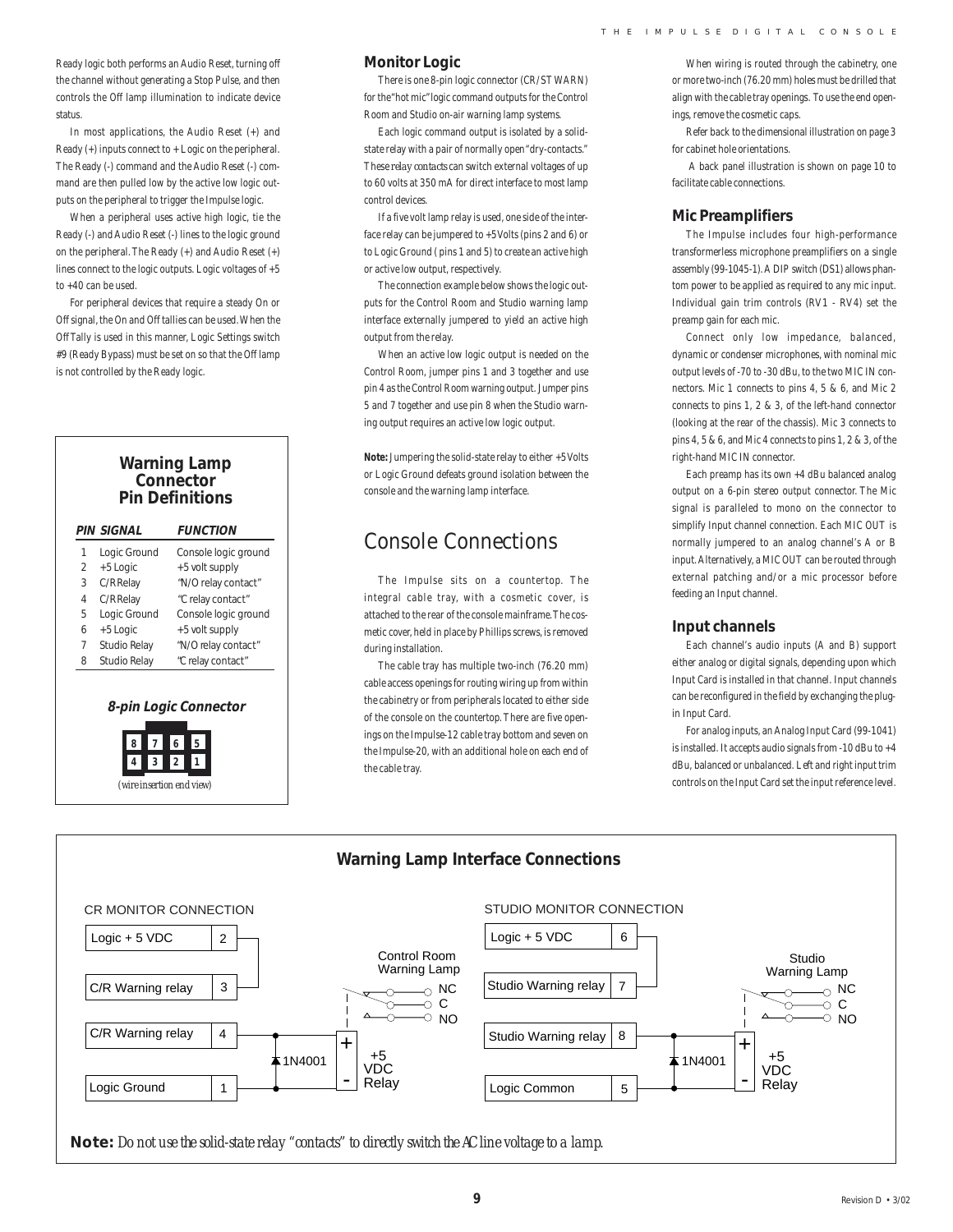

**Impulse Rear Panel Connectors**

With a Digital Input Card (99-1042-1) installed, the module accepts AES-3 and most S/PDIF coaxial inputs. Digital signal connection is to pins 1, 2 & 3 only. There are no digital connections to pins 4, 5 & 6. There are no trim controls when a Digital Input Card is installed.

With a S/PDIF Optical Card (99-1042-2) installed, the module accepts EIAJ RC-5720 fiber optic cables for the A and B inputs.

Each Analog or Digital Input Card has two 6 pin audio input connectors (A and B) and one associated 24-pin logic interface connector (LOGIC). The Optical Card has two EIAJ connectors along with the 24-pin logic connector. A ten-position DIP switch for each channel sets whether the logic is active for the A or B input, along with other channel logic functions (Control Room or Studio Muting, Timer and Cue Resetting, etc.).

Refer back to page 5 for connection information on using unbalanced analog or digital devices with an Input module. Typical logic connections are shown on page 8.

#### **Telco channels**

Impulse includes two dedicated Telco channels for interfacing one or two telephone hybrids on the HYBR TEL1 and HYBR TEL2 connectors. A simplified block diagram of the Telco connections is shown below.

Each 6-pin HYBR connector connects the caller audio from the telephone hybrid to pins 1, 2 & 3 and the mix-minus audio returning to the caller on pins 4,5 & 6.

A host and caller recorder connection (TAPE) is used to record one or both callers. When only one hybrid is used, the caller is routed to the left Tape channel and the mix-minus return feed to the caller (typically only the host) is routed to the right Tape channel.

With two Telcos being used, Caller 2 can be routed to either the left or right Tape channels. When the Main processor board DIP switch, DS5, #3, is set to Off (as shown above), both callers are summed together onto the left channel. When DS5, #3 is set to On, Caller 1 remains on the left Tape channel and Caller 2 is routed to the right Tape channel, being summed with the mix-minus audio.

#### **Outputs**

The digital outputs for the three program buses (DIGITAL OUT — PGM1, PGM2 and PGM3) use 3-pin AMP MOD IV connectors.

The seven analog bus outputs (ANALOG OUT) are derived from the digital program buses through precision Digital-to-Analog converters (DAC) on each digital output. Each analog output is on a single 6-pin connector.

#### **Telco Channels, Simplified Connections**



\*\* When DS5, switch 3, is set to Off, the Right channel contains only the mix-minus audio.Both callers are mixed to Left channel. With DS5 / 3 set On, the Right channel has both the mix-minus feed and Caller 2 and the Left channel has Caller 1 only.

> PGM1 MAIN is the primary balanced analog stereo on-air output. The PGM1 AUX output is an additional isolated PGM1 stereo output.

> The PGM2 MAIN and AUX outputs are the balanced analog outputs of the PGM2 bus. The PGM3 MAIN and AUX outputs are the balanced analog outputs of the PGM3 bus.

Two MONO analog outputs are carried on a single 6-pin connector. Pins 1, 2 & 3 have the Main Mono audio while pins 4, 5 & 6 have an isolated Aux Mono output.

(text continues on page 12)

#### **DIP SWITCHES & TRIMPOTS**

Multiple miniature DIP switches are used for setting the Input channel logic and other console parameters. Most of these are found on the Main DSP (Digital Signal Processor) Boards mounted on the bottom of the chassis. There are two DSP boards in the Impulse-12 and three in the Impulse-20.

The DIP switches that turn phantom power on or off are on the Mic Preamp PCA. The Clock/Timer DIP switches are on the Timer & Bargraph PCA.

Four mic gain trimpots are on the Mic Preamp PCA. Trimpots for the Talkback Mic and External Talk Input are found on the Main PCA. Analog input trimpots are on the Analog Input PCAs. Analog output trimpots are on the Analog Output PCA.

#### **Metering & Fader Start**

DS5, DIP switch 7, sets the style of metering between VU (Volume Unit, USA standard) and PPM (Peak Program, European standard).

DS5, DIP switch 6, sets whether the Fader Start function is active. Fader Start allows channel fader movement to automatically control channel on and off. When the fader is moved from full-off the channel is turned on. When the fader is moved back to full-off the channel turns off. The On/Off buttons continue to function even with Fader Start enabled.

#### **DIP Switches & Trimpots by PCA**

99-1041, Analog Input PCA *RV1 - A Input, left level trimpot RV2 - A Input, right level trimpot RV3 - B Input, left level trimpot RV4 - B Input, right level trimpot*

99-1042-1 or -2, Digital Input PCA *E1 & E2: Jumper to bypass Sample Rate Conversion. Normally these are NOT jumpered together.*

99-1045-1, Mic Preamp PCA *RV1 - Mic 1 level trimpot RV2 - Mic 2 level trimpot RV3 - Mic 3 level trimpot RV4 - Mic 4 level trimpot*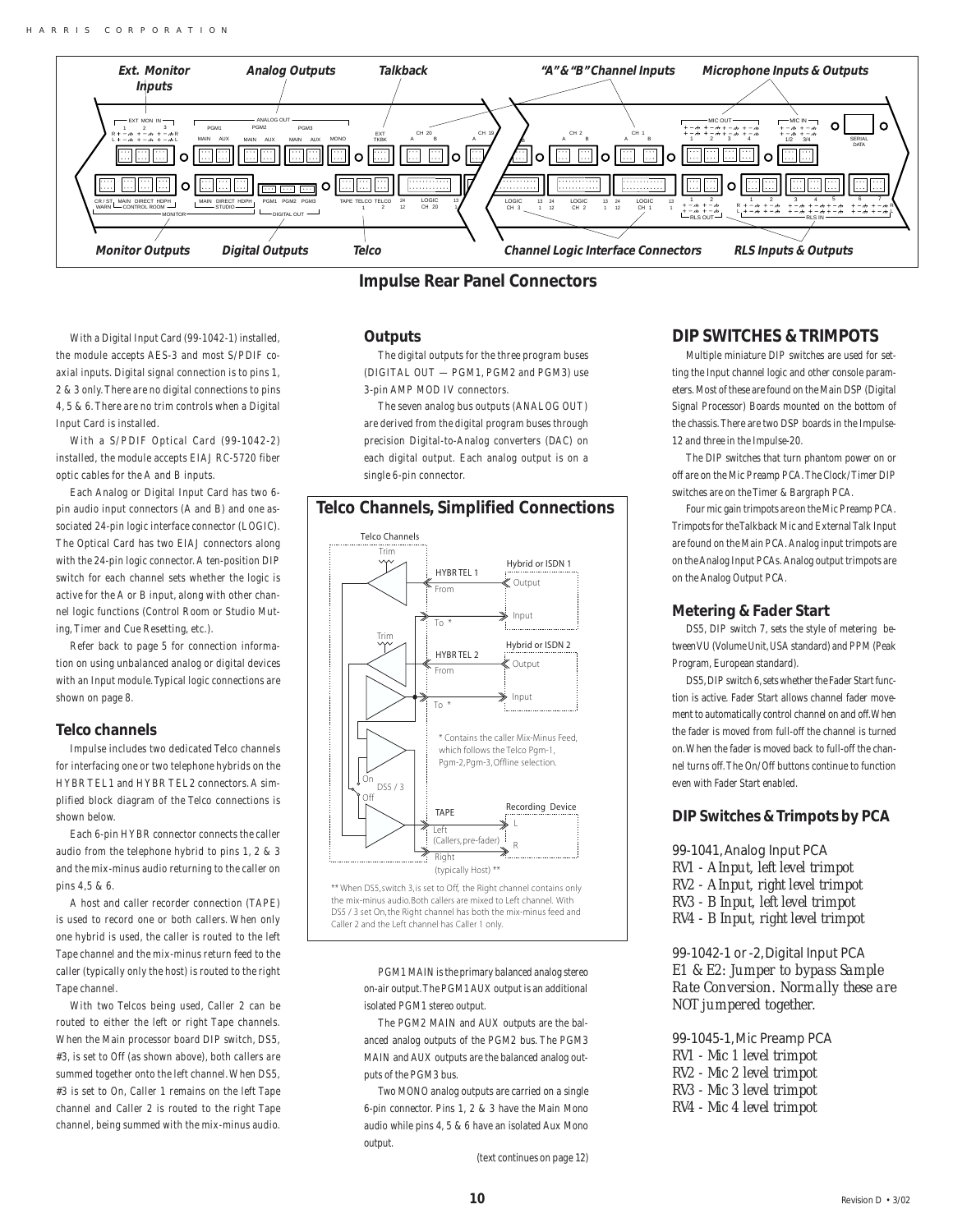*DS1: phantom power switches pad on the External Talk Input. DS1 - Logic Select for Input 9 or 17 DS1, #1 - Mic 1 DS2 - Logic Select for Input 10 or 18 DS1, #2 - Mic 2* 99-1048-1 & -2, Left & Center DSP *DS3 - Logic Select for Input 11 or 19 DS1, #3 - Mic 3 DS1 - Logic Select for Input 1 or 9 DS4 - Logic Select for Input 12 or 20 DS1, #4 - Mic 4 DS2 - Logic Select for Input 2 or 10 DS5 - System Logic Selector (as set to On: #1 - Telco 1 resets timer at On DS1, #5 - no connection DS3 - Logic Select for Input 3 or 11 DS4 - Logic Select for Input 4 or 12 #2 - Telco 2 resets timer at On #3 - Telco 2 goes to record out, left* 99-1045-3, Output PCA *DS5 - Logic Select for Input 5 or 13 RV1 - PGM-1, left level trimpot DS6 - Logic Select for Input 6 or 14 #4 - Telco 2 channel is active RV2 - PGM-1, right level trimpot DS7 - Logic Select for Input 7 or 15 #5 - Cue resets at either Telco On RV3 - PGM-2, left level trimpot DS8 - Logic Select for Input 8 or 16 #6 - Fader Start feature enabled RV4 - PGM-2, right level trimpot #7 - Metering style is VU RV5 - PGM-3, left level trimpot* 99-1050, Meter & Bargraph *#8 - Cue is routed to CR headphones RV6 - PGM-3, right level trimpot DS1, see page 4 for DIP switch listing. #9 - no connection RV7 - Mono level trimpot #10- no connectionRV8 - Ext. Talkback level trimpot* ← RV<sup>-</sup> IQIL JL  $\overline{\phantom{0}}$  $\sim$ TRIMPOTS  $\Box$  $(RV1, etc.)$  $\overline{D}$ s1 3 Æ  $\overline{\circ}$ òπ 99-1041 **RV1-RV4** Analog (Mic 1- Mic 4) **Input** Card E1Õ 99-1050 Timer/Bargraph PCA E1/E2 Header lgit , jt 99-1042-x ir Digital Input ۰ Cards, AES/EBU (-1)  $RV1$ Optical (-2) 99-1045-1 Mic Preamp Card  $\begin{array}{c} \textcolor{red}{\textbf{10000}} \textcolor{red}{\textbf{11}} \textcolor{red}{\textbf{12}} \textcolor{red}{\textbf{13}} \textcolor{red}{\textbf{14}} \textcolor{red}{\textbf{15}} \textcolor{red}{\textbf{16}} \textcolor{red}{\textbf{16}} \textcolor{red}{\textbf{17}} \textcolor{red}{\textbf{18}} \textcolor{red}{\textbf{19}} \textcolor{red}{\textbf{19}} \textcolor{red}{\textbf{19}} \textcolor{red}{\textbf{19}} \textcolor{red}{\textbf{19}} \textcolor{red}{\textbf{19}} \text$ TRIMPOTS  $(RV1, etc.)$ 99-1045-3 Analog Output Interface Card  $\overline{2}$  $\mathcal{I}$ ſ  $\bullet$  $11R$  $\overline{6}$  $\overline{7}$  $\overline{8}$  $\overline{9}$  $\overline{2}$  $\overline{3}$ 5 **Cue Routing**  $10<sup>10</sup>$ Mono Source Cue Routil<br>Select Jumpers Jumper  $\overline{A}$ Config Jumpers (Jxx), (20 places Select Jumpers on Impulse-12, 24 places on Channel Logic & CR Logic DIP switches Impulse-20). Refer to text on tiya nya (13 places on Impulse-12, 21 places on Impulse-20) J50 RV<sub>2</sub> page 12 for specific information 疆 ۵n Switches shown set to the On position on jumper positions. 黐  $RV<sup>2</sup>$ J65, J64, J63 **EIII RIII FIII EIII** gia. E **RIII** EW EW rm  $J51$ ......... J52 DS1 DS2 DS3 DS4 DS5 DS6 DS7 DS8 || DS1 DS2 DS3 DS4 **<del>.......</del> Milliana** Talk to CR & HP Output Jumpers !∭<br>, נת י<del>ד</del> יד l ,<br>J43, J44, J45 DS5 l J46 DS<sub>5</sub>  $.14"$  $J48$   $J49$  $4^{J33}$ .I33 J32  $136$ 132  $.135$ = ±‼⊱ **RV3**  $\frac{1}{3}$  J31

*JP1 & JP2 - Jumper to add line-level*

99-1048-1 Left DSP & 99-1048-2 Center DSP

99-1045-1 (cont.)

99-10510 Main DSP

#### **DIP Switch, Trimpot & Header Jumper Locations**

99-1051, Right-hand DSP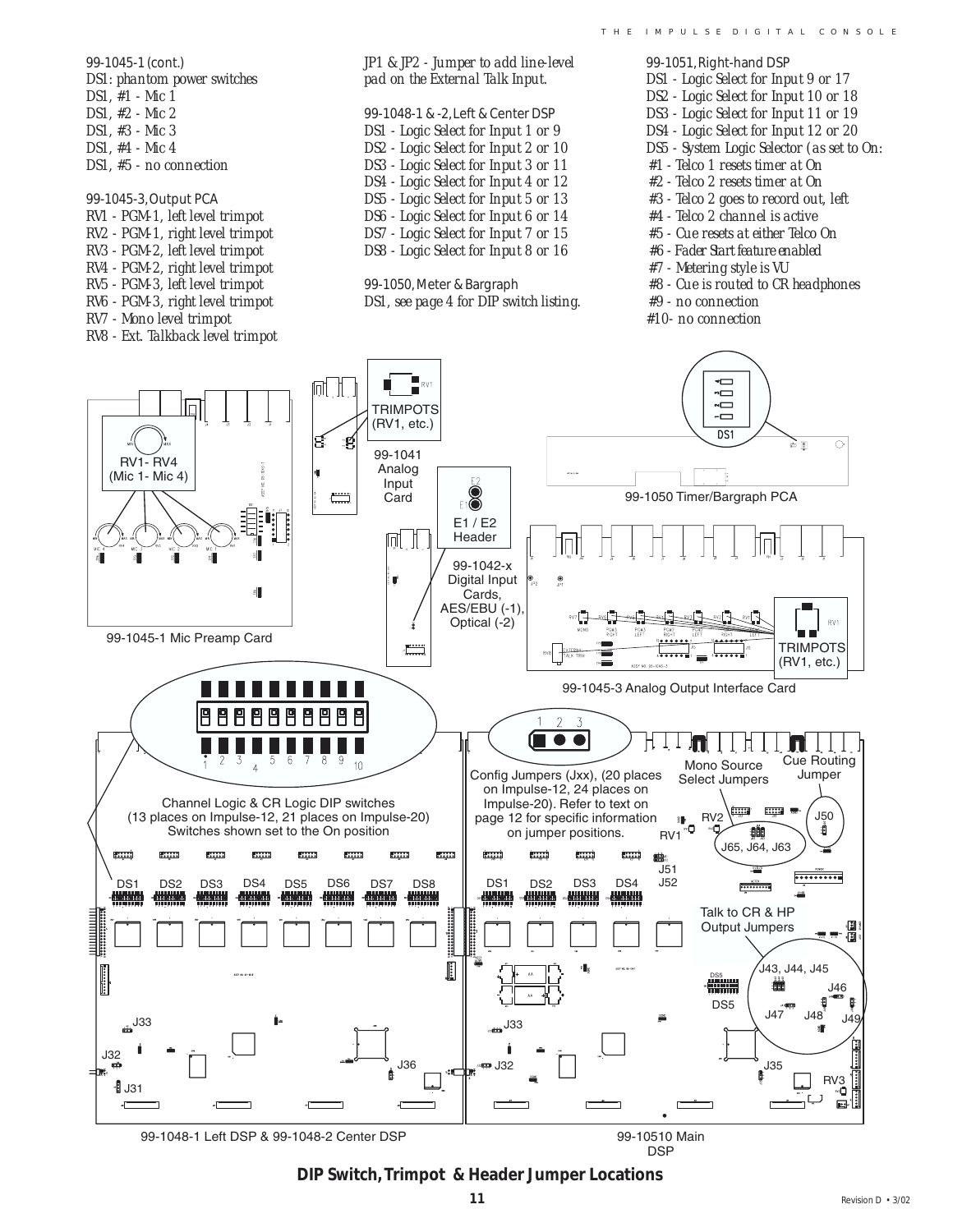#### **Monitor Connections**

Two direct (fixed level, non-muting) outputs are available: CONTROL ROOM DIRECT follows the control room monitor selector and STUDIO DIRECT follows the studio selector. These can drive headphone amplifiers when a Guest Volume Control and Headphone Jack Panel (99-952) is used.

The CONTROL ROOM MAIN output feeds the amplifier for the control room monitor speakers. This output is controlled by the control room monitor level control and the control room mute logic.

The CONTROL ROOM HDPH output may be used to drive an outboard headphone amplifier. This output may be controlled by the CR Headphone level control, which also controls the internal headphone amplifier that drives the operator headphone jack located on the console's right end panel.

The STUDIO MAIN output feeds the amplifier for the studio monitor speakers. The STUDIO HDPH output may be used to drive an outboard headphone amplifier having level control. The STUDIO MAIN output is level controlled by the studio monitor control and muted by the studio mute logic.

The 8-pin CR/ST WARN connector drives the appropriate warning/On-Air light controller through solidstate relay contacts. See page 9 for their connection information.

The three EXT MON IN connectors are for three +4 dBu balanced stereo or mono audio sources that are selected for monitoring in the Control Room and/or Studio.

#### **Remote Line Selector (RLS)**

 The seven RLS inputs (RLS IN) are for analog balanced line-level devices. The seven inputs are independently selected between the two outputs (RLS OUT).

Although input levels from -10 dBu to +4 dBu can be used, all RLS sources must use the same level as the RLS is a unity gain device with no trim adjustments.

The two RLS OUTs are typically connected to analog Input channels or to recording devices. Refer back to page 5 for unbalanced device connection information.

Note: The RLS is an active device, therefore, the inputs and outputs cannot be swapped to make a 2 x 7 router device.

Alignment lines between each pair of buttons allow a Brother P-Touch™ or similar labeler (using either 3/8 inch or 1/2 inch clear tape) to be used to identify the input sources.

#### **External Talkback**

An 8-pin connector (EXT TKBK) has the Talk To and the Talk From audio connections and the Talk To CR logic control from an external location.

The external Talk To CR mic (or line input) is connected to pins 1, 20 & 3. The audio is switched into the Cue speakers as long as the External Talkback control logic on pin 8 is held low (typically by connecting it through a talk switch to pin 7, Logic Ground, on the same connector).

A switched, unbalanced audio output of the CR Talkback Mic is on pin 6 with the audio shield on pin 5. This is activated whenever the Talk button is pressed on the operator panel.

To use a line level External Talkback signal, an internal pad must be used to avoid overloading the input. Jumper pads J1 and J2 together and remove two 0 ohm resistors (R1 and R2) on the Output/Monitor PCA (99- 1045-3).



**External Talkback Connections**

#### **Configuration Jumpers**

Several three-pin configuration jumpers are on the right-hand DSP Board (99-1051). These set operating conditions for Cue, Ext. Talk and the Mono output. Refer to the page 11 illustration for the jumper locations. Note: Do NOT change the jumpers on J31, J32, J33,

J51 or J52.

#### Cue Routing

Jumper J50 sets how the Cue audio is sent to the CR headphone jack and the CR HDPH output. The default setting (pins 1 & 2 jumpered) routes Cue to the right headphone channel and sums the monitor audio into the left headphone channel, while Cue is active. With the jumper on pins 2 & 3, Cue feeds both headphone channels, cutting off monitor audio, while Cue is active.

J48 and J49 select whether the CR HDPH output is fixed level (PRE) or comes after (POST) the CR Headphone volume control. The default setting is POST (pins 2 & 3 jumpered on J48 & J49). When CR HDPH feeds a Headphone Panel with Volume Control, move the jumpers to pins 1 & 2 on both J48 & J49 for an output that is not volume controlled.

Note: External Talk can be independently set to bypass the CR volume control regardless of the J48/J49 jumper settings.

#### Talk to Control Room Routing

Talkback from a Studio microphone is routed onto the Cue bus and is therefore only affected by the Cue Routing jumpers (J48, J49 & J50).

Talkback from an External location is routed separately and is controlled by five jumpers (J43, J44, J45, J46, J47). These jumpers set how External Talk is added to the Cue speaker and CR headphone feed—either before (PRE) or after (POST) the respective volume control. Because the jumpers interact, they must be set per the following Table.

| Cue Talk:                              | Pre *     | Post        | Pre   | Post        |
|----------------------------------------|-----------|-------------|-------|-------------|
| CR H/P Talk: Pre *                     |           | Post        | Post  | Pre         |
| Jumper J43                             | 2 & 3     | $1 & 2 * 1$ | 2 & 3 | $1 & 2 * 1$ |
| Jumper J44                             | 2 & 3     | $2 & 3 \#$  | 2 & 3 | $2 & 3 *$   |
| Jumper J45                             | 1 & 2     | 2 & 3       | 1 & 2 | 2 & 3       |
| Jumper J46                             | 2 & 3     | 1 & 2       | 1 & 2 | 2 & 3       |
| Jumper J47                             | no jumper | 2 & 3       | 2 & 3 | 1 & 2       |
| $+$ $\sim$ $\sim$ $\sim$ $\sim$ $\sim$ |           |             |       |             |

Default Settings

# Nominal Talk into Cue speaker gain setting shown. For +4 dB gain: set J43 to 2 & 3 and J44 to 1 & 2. For +8 dB gain: set both J43 and J44 to 1 & 2.

#### **External Talk Routing (Pre or Post Volume Control) into the Cue Speaker & the Control Room Headphones**

#### Mono Output Selection

The Mono outputs can be fed by one or more Program buses. Jumpers J63, J64 and J65 control which bus feeds the Mono outputs (by jumpering pins 2 & 3 together). The unused buses must be grounded through jumpering pins 1 & 2 together.

The default jumper settings route Pgm-1 to the Mono outputs (J63 has pins 2 & 3 jumpered, while J64 and J65 have pins 1 & 2 jumpered).

To route Pgm-2 to the Mono outputs, jumper pins 2 & 3 of J64 and jumper pins 1 & 2 on J63 and J65.

To send Pgm-3 to the Mono outputs, jumper pins 2 & 3 of J65 and jumper pins 1 & 2 on J63 and J64.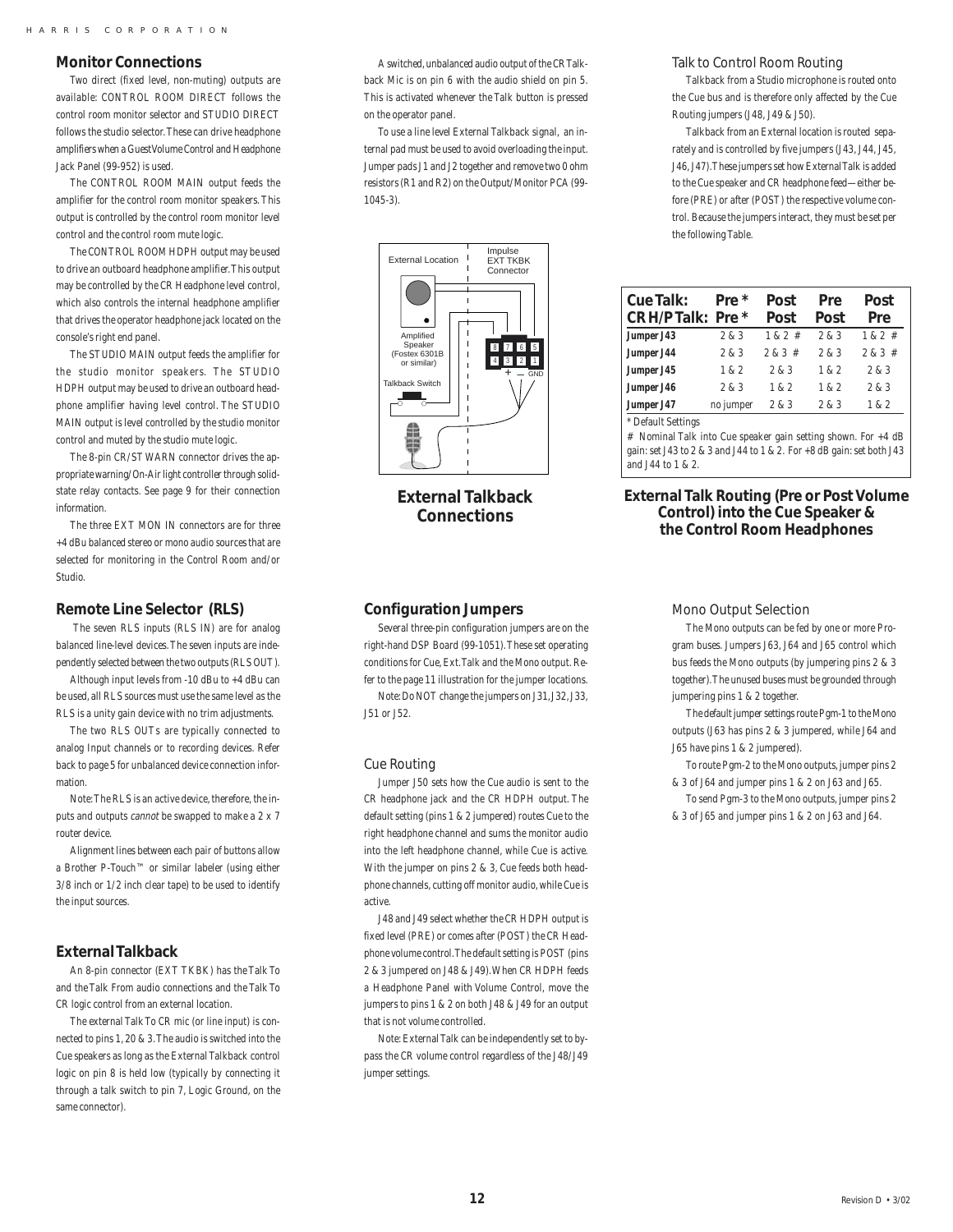# Impulse Operation

onsole operation is covered in this

section.

# Input Channels

Impulse has five types of inputs: Microphone Preamplifier, analog Input, digital Input, Telco Input and analog Remote Line Selector (RLS).

#### **MICROPHONE PREAMPLIFIERS**

The four microphone preamplifiers have no useraccessible controls. A processor board-mounted DIP switch allows the engineering staff to turn phantom power on or off to each microphone. Four Mic Gain

### **Input Channel Controls**

**A/B Input Selector** Selects the active *input (A or B). The button is lit while the B input is selected. Changing inputs while the channel is On forces the channel Off.*

**PGM-1, PGM-2, PGM-3** *Assigns the channel to any combination of buses. The buttons are lit when the channel is assigned to a bus.*

**Off-Line** *When active (button lit), the prefader and pre-On/Off audio is sent to the Telco channels' off-line telephone Foldback bus.*

**Cu e** *Sends the pre-fader audio to the Cue speaker and to the operator's headphones. The button is lit while Cue is active.*

**Fader** *Set the fader to the reference line (- 12 dB) to achieve 0 VU on the program output meters with a nominal +4 dBu analog input signal (and properly adjusted input level trimpots). This position provides unity gain on digital input signals.*

**Red On Button** *Turns the channel on, applying the channel's audio to the selected program buses. It may also initiate logic control commands* Start Pulse, Timer Reset, On Tally, Cue Off *as well as mute the control room or studio speakers (and turn on the appropriate warning lamp), depending upon the settings of the channel's Logic Settings DIP switches.*

**Yellow Off Button** *Turns the channel off, removing the channel's audio from all program buses. May also initiate the logic control commands* Stop Pulse *and* Off Tally*, depending upon the settings of the channel's Logic Settings DIP switches.*

trimpots, located adjacent to the DIP switch, set the individual gain as required for each microphone.

#### **INPUT CHANNELS**

Each Input channel can be set to control a preamplified microphone, analog line-level source or a digital source. Each of the 12 or 20 Input channels has its own fader level control with separate channel on and off push-buttons and program bus selections.

A Cue function allows the channel's pre-fader and pre-switched audio to be auditioned through a cue speaker mounted in the meter panel. The Off-line button sends this same audio (pre-fader and pre-switch) to the caller's Off-line mix-minus bus.

#### **TELCO CHANNELS**

*Input A B*

Pam-*Pgm-2 Pgm-3 Off-Line Cue*

*Input A B*

*Pgm-1 Pgm-2 Pgm-3 Off-Line Cue*

*5 0*

*10*

 $\infty$ 

*ON*

 $\bullet$ 

*OFF*

These two channels are dedicated as Telco inputs/ outputs in order to assign the callers together to one or more buses, and to control the Return Feed (also called the mix-minus feed) that is sent to the callers to prevent either caller's voice from being fed back to themselves.

The Telco channel controls are similar to the Input channel controls except there is only one set of Program assignments for the two Telco channels. The Program Select buttons also control the Return Feed source for the two callers.

Because the Off-line source takes priority, anytime the Telco Off-Line button is lit, the callers' Return Feed is the off-line audio. When Off-Line is not lit, then the Return Feed source comes from the lowest selected bus (i.e. Pgm-1, when selected, otherwise it comes from Pgm-2, unless only Pgm-3 is lit, then Pgm-3 is the source). Auto Feed is used to automatically toggle the Return Feed from Off-Line (when both Telco channels are OFF) to the select Pgm bus (when either Telco channel is ON).

Separate Cue buttons allow either or both callers to be routed to the Cue speaker.

#### **Au to feed** *When lit, the callers' Return Feed* **Telco Channel Controls**

*is automatically switched between Off-Line and the PGM mix-minus, as described under Telco Operation, Autofeed Mode. When unlit, the Return Feed comes from the selected bus with the highest priority, as selected by the Operator.*

**PGM-1, PGM-2, PGM-3** *Any one bus or combination of buses can be selected and the Return Feed mix-minus is determined by a preset priority strucutre as follows: 1) Offline, 2) PGM-1, 3) PGM-2, 4) PGM-3. When any PGM button is lit and the channel is On, the caller is assigned to the selected buses while the selected bus with the highest priority is fed back to the callers.*

**Off-Line** *When lit sends the Off-Line mix bus audio to the callers.*

**Cu e** *When lit sends the pre-fader, pre-On/Off audio for that Telco channel to the Cue speaker and to the Operator's headphones.*

**Fader** *Set the fader at the reference line (-12 dB) to achieve 0 VU on the program output meters.*

**Red On Button** *Turns the channel On, applying the caller's audio to the selected PGM buses. The Return Feed is the selected PGM bus mix-minus with the highest priority. When the Timer reset switch is set to on, the timer is reset. When the Cue reset switch is set to on, and the Cue is on, the Cue function for that channel is turned off*

**Yellow Off Button** *Turns the channel Off, removing the caller's audio from the selected PGM buses. The Return Feed will switch to the Off-Line mix bus when Autofeed is active.*



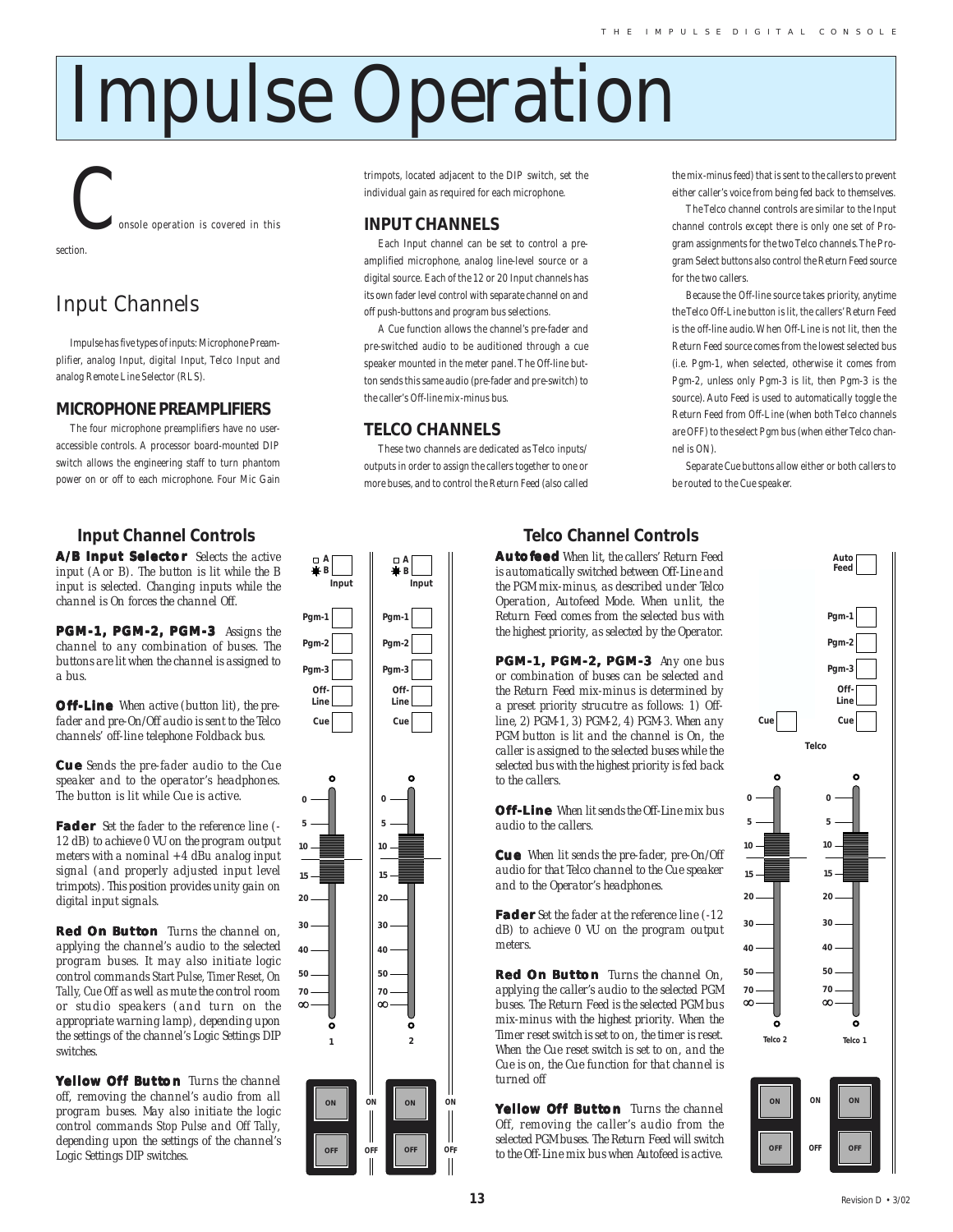#### **Telco Channel Modes**

There are two operating modes for the Telco channels: Autofeed or Manual.

#### Autofeed Mode

This is active when the red **Autofeed** button is lit. Any combination of buses can be selected (Off-Line, Pgm-1, Pgm-2, Pgm-3). When either Telco channel is On, the callers' Return Feed is the mix-minus of the lowest number bus that is selected.

When both Telco channels are Off, the callers' Return Feed is automatically changed to the Off-Line bus and the Off-line button is lit. The selected Pgm buttons **wink** to indicate their assigned status.

If no program bus has been assigned, then all three Pgm buttons **flash together** to indicate no bus is selected. In such a case, the caller will not go on-air when their channel is turned On.

#### Manual Mode

In this mode the **Autofeed** button is NOT lit. Any combination of assignment buttons can be selected (Off-Line, Pgm-1, Pgm-2, Pgm-3), but these buttons also determine the callers' Return Feed in a prioritized order, with Offline taking precedence.



Thus, anytime Off-Line is lit in manual mode, the callers' Return Feed is the Off-Line bus, regardless of the Telco channels' On/Off status.

When the Telco channels are assigned to Pgm-1, and the Off-Line button is NOT lit, then both callers hear the Pgm-1 mix-minus feed (even if Pgm-2 and Pgm-3 are also selected). When Pgm-2 is lit, but Off-Line and Pgm-1 are NOT lit, then the Return Feed is the Pgm-2 mix-minus bus. When only Pgm-3 is lit (Off-Line, Pgm-1, Pgm-2 are NOT lit), the Pgm-3 bus is the Return Feed

Assigning a bus while either channel is already On immediately adds that caller onto the assigned bus. Turning the channel Off removes the caller from the assigned bus, but does not change the caller's return Feed (it remains the mix-minus from the assigned bus with the highest priority).

### Monitor Controls

The Monitor controls are located on the right side of the Operator Panel. They hold the control room (CR) and studio monitor source selectors and monitor volume controls and the Talkback mic and Talk switch.

#### **Monitor Controls**

**Co nt rol Room and Studio Monitor Source Selectors** *Selects the audio sent to the Control Room and Studio outputs from three external audio inputs, PGM-*1, PGM-2, PGM-3 and the Telco Mix (mix*minus feed on one channel, callers on the other). Multiple sources can be selected for simultaneous monitoring.*

**Me ter Select** *Cue, while pressed, routes the Cue audio to the left channel of the right hand meters. Pgm-2/Pgm-3 selects which program bus feeds the right hand meters.*

**Cue** Controls the level of the Cue speaker. patch bay or recording device.

**Talkback Mic** *Allows communication to the studio and an external location while the Talkback button is pressed.*

**Headphone** *Controls the volume of the headphone audio sent to the headphone jack headphone jack and to the CONTROL ROOM HD/PH output.* 

**Co nt rol Room Monito r** *Controls the volume of the CONTROL ROOM MAIN CONTROL ROOM MAIN output.*

**Studio Monito r** *Controls the level of the STUDIO MAINoutput.*

**Talkback** *Sends the Talkback mic to the STUDIO MAIN, HD/PH and EXT TALK outputs, while pressed.* 

**Headphone** *Low- or high-impedance stereo headphones can be plugged into the jack mounted on the right side of the console. To prevent headphone or hearing damage, always turn the Headphone control fully counterclockwise before plugging in headphones.*



## Timer Control

The Timer Control is pre-wired to the Clock/Timer assembly in the meter panel. The Timer may be manually operated by the Timer control buttons. Automatic timer operation occurs through the console's Timer Reset bus when the Auto button is lit.

In Auto mode, when an Input channel has been set for Timer Reset (its Logic Settings switches 5 or 6 have been set to On), the Timer resets and counts up from 00:00 when that Input channel is turned on. Any number of Input channels can be set for Timer Reset.

### Remote Line Selector (RLS)

The RLS has two switch banks which share seven common input sources. This creates a 7 x 2 switcher. The seven sources are independently selectable between the two outputs. Often one output will connect to an Input channel, while the other will be connected to a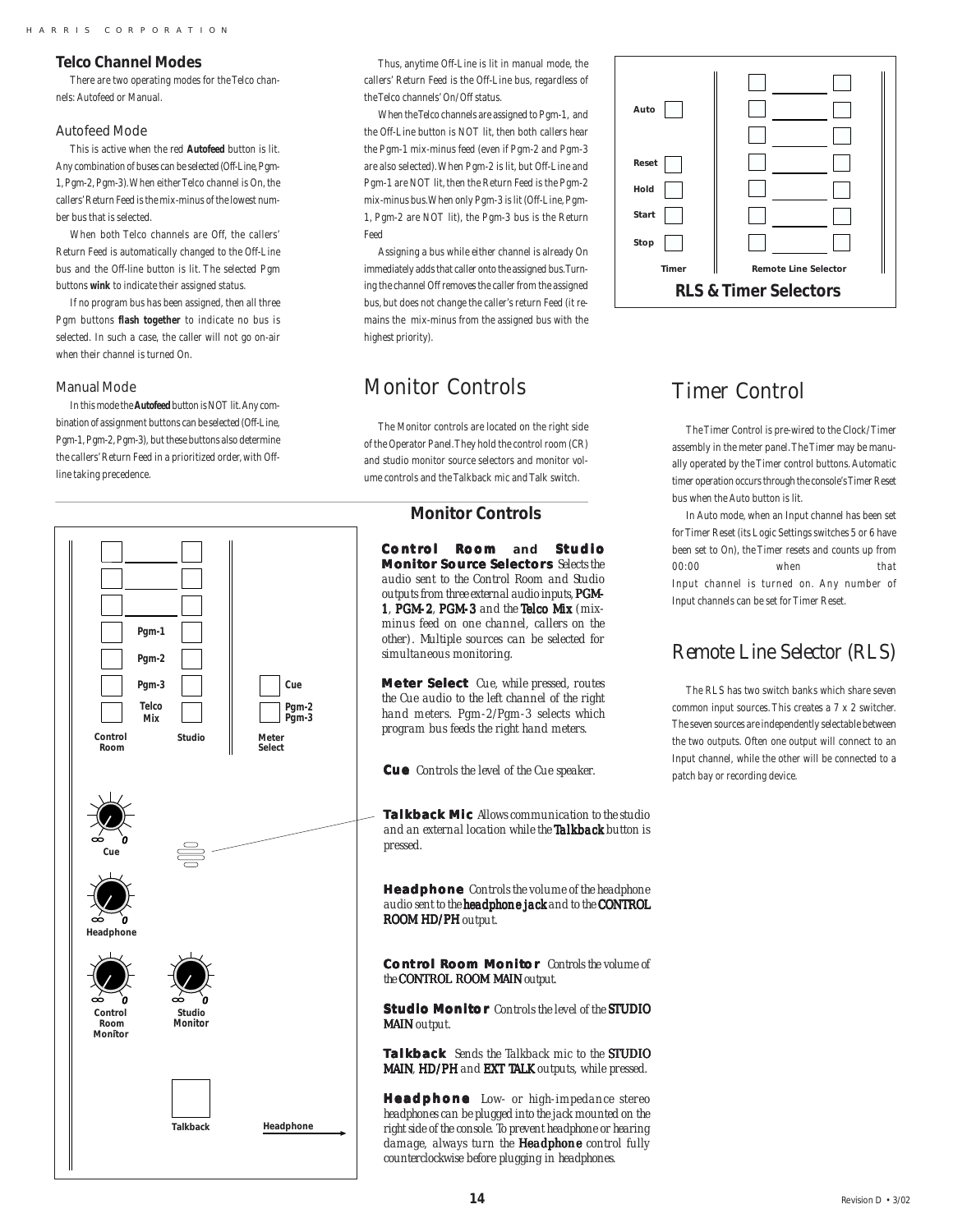### Meter Panel

The meter panel holds the Clock/Timer assembly, the two sets of bargraph level meters and the Cue/Talkback speaker.

The clock has no external controls. Clock time setting requires the use of the Clock Setting Magnet Tool (supplied in the Tool Kit) when the clock is set for master mode. In slave mode, where clock timing is derived from an ESE time code signal, the clock does not need to be set. See page 4, *Setting the Clock*, for information on setting the time.

There are no meter calibrations on the electronic meter movements. The meters use IEEE standard #152- 1991 (standard audio program level measurement). When set for PPM display mode (a board mounted DIPswitch), the PPM indications light and  $a + 4$  dBu sine wave output signal displays -8 on the PPM scale.

When set for displaying VU, the VU indications light and a +4 dBu sine wave output displays 0 on the VU scale. Each of these settings corresponds to -20 dBFS (decibels below Full Scale digital output). A Peak indicator lights up when the output signal reaches -3 dBFS.

The meters display the left channel audio output on the top row and the right channel audio on the bottom row of each meter. The right hand meter shows either the Pgm-2 or Pgm-3 output. It also can momentarily show the Cue bus level by pressing the Cue button (see the illustration on page 13). While this button is pressed the top row of LEDs show the Cue bus output level.

The Cue/Talkback speaker's impedance is 45 ohms with a 3-watt power-handling capacity. The speaker volume is controlled by the Cue volume control. A 3-watt amplifier IC drives the speaker.



# Equipment Description

his section has a general technical descrip-

tion of the Impulse console components with a console

block diagram on page 17.

For a complete description of the circuitry, along with schematics, parts lists and servicing information, refer to the Impulse Technical Service CD-ROM (sold separately).

#### **MAINFRAME**

The Impulse mainframe consists of a welded all-steel zinc-plated bottom chassis with an operator panel and meter panel made of the same material. The operator panel is hinged for installation/service access to the internal DIP switches and trimpots. The metal operator panel completes the mainframe enclosure by fastening to the bottom chassis through its two hinge pins and two quarter-turn fasteners.

To ensure high RFI shielding, all audio wiring shields are grounded directly to the chassis at each connector. A ground screw near the AC power cable connection point ties the mainframe chassis to the technical ground reference.

Impulse-12 has two Main DSP Boards (holding the channel logic, switching and Digital Signal Processing), while Impulse-20 has three Main DSP boards. Each board sits on insulated supports on the bottom of the chassis. The Main DSP Boards connect to the individual operator panel switch and control boards through flex cables.

#### **Mic Preamps & RLS**

The four mic preamps and dual 7-input RLS are located on separate circuit boards that plug into the left-hand Main Board.

Each balanced microphone input uses a precision surface-mount microphone preamplifier IC to amplify the mic signals. Buffer amplifier ICs, along with the gain trimpots (RV1 - RV4), boost the mic signals for a nominal output level of +4 dBu on the MIC OUT connectors.

Phantom power switch DS1 controls whether +48 volts is applied, via a pair of 6.81k resistors, to any MIC IN connector. The switches ship from the factory set in the off position.

6-pin MIC OUT connectors simplify connection to Input channels by paralleling the microphone signal to both the left and right outputs.

The analog RLS has seven line-level inputs with two outputs in a 7 x 2 matrix. Pressing a front panel RLS button routes the selected input audio through solid state switches to op-amps that buffer the audio for the appropriate output (RLS OUT 1 and RLS OUT 2).

#### **INPUT CHANNELS**

Each channel's two balanced inputs (A and B) connect directly to an Input Card. Three Input Cards are available: Analog Input (99-1041), Digital Input (99- 1042-1), for two AES/EBU or S/PDIF inputs, or Optical Input (99-1042-2).

The channel "faders" use control voltages only, getting their reference voltages (both High and Low) from the Main DSP boards. Each fader's wiper output connects via a separate line to a DSP board for individual channel level control. All of the channel controls (switches and fader) for a pair of Input channels (1 & 2,

3 & 4, 5 & 6, etc.) are mounted onto a single control circuit board. All six, or ten, Input control boards are identical. Each connects to the DSP using a plug-in flex cable.

The channel assignment switches are momentary SPST switches with integral LED indicators. The channel's On/Off switches are also momentary SPST switches, but they are illuminated with incandescent lamps

When any Program select button is active, fadercontrolled audio for that channel is connected to the selected digital Program bus(es). When the Cue or Off-Line function is active, the input audio signal is applied to the appropriate digital summing bus. A DAC (Digital-to-Analog Converter) converts the digital bus into analog audio for the Cue and caller Return Feed.

Ten-position Logic Settings DIP switches (DS2 - DS21) set whether logic control is active on the A or the B input for each channel. There are five logic control outputs and six logic control inputs on each logic interface. All control inputs and outputs are optically coupled for isolation and to prevent ground loops in addition to being current limited so logic levels from +5 to +40 VDC can be accommodated.

#### **TELCO CHANNELS**

The two Telco channels are located next to the Monitor controls. Each Telco channel connects to one telephone hybrid. All of the caller mix-minus audio and caller audio program assignment is built into the channel switching.

The Telco faders and the switches, like those on the Input channels, connect directly to the main DSP boards.

The To Hybrid audio outputs carry a sum of the Telco mix-minus audio and the caller's audio from the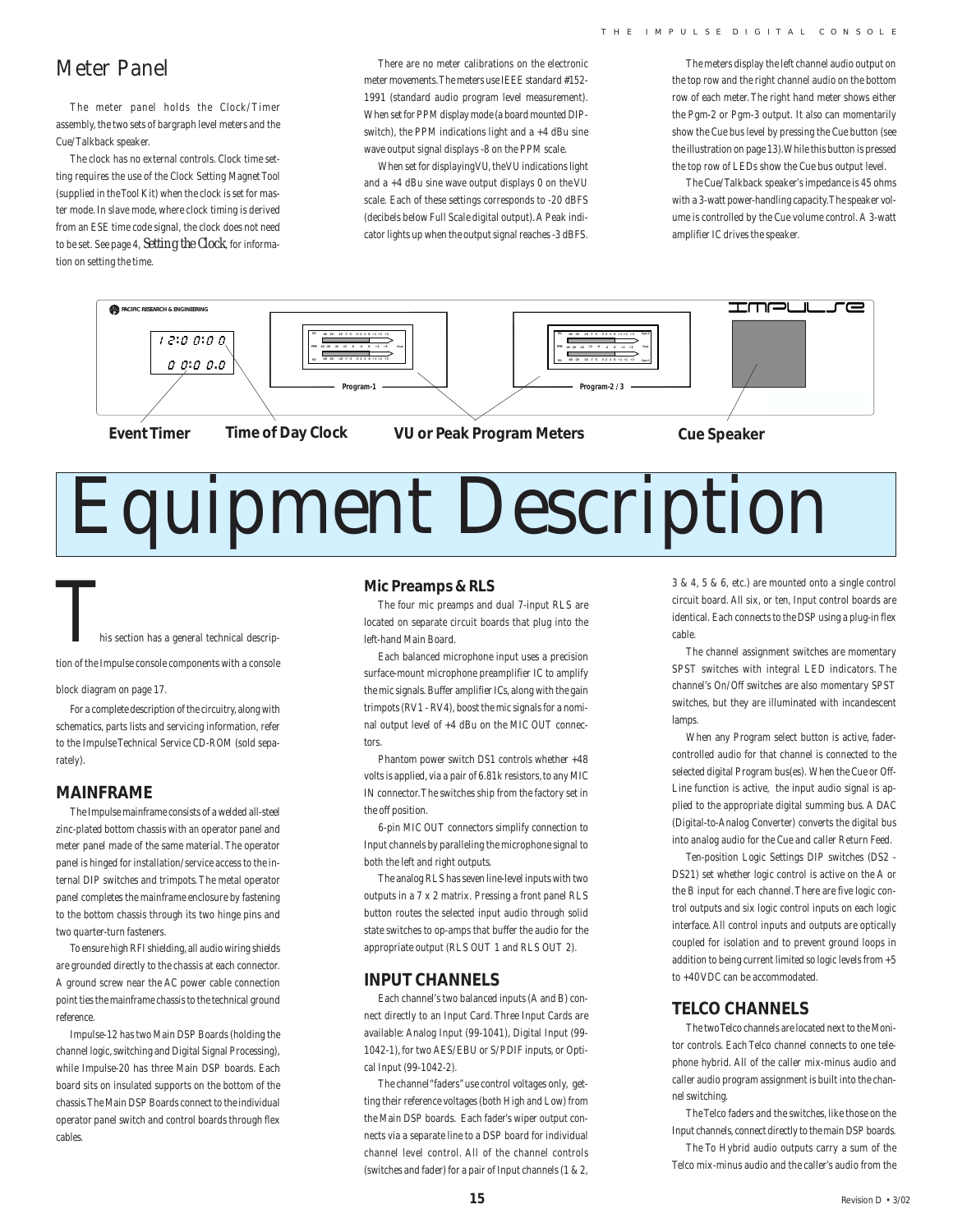other Telco channel. The Telco mix-minus audio also goes to the right channel of the TAPE output. The caller audio from the second hybrid may be summed with the mix-minus or with the other caller, following the setting of DIP switch DS5, #3.

#### Auto-Feed

When the Auto-Feed function is active, the mix-minus output of the selected bus with the highest priority is fed back to both callers. When both Telco channels are Off, the Off-line bus audio is automatically sent to the callers.

When Auto-Feed is not selected, the mixminus for the assigned bus with the highest priority is sent to both callers regardless of which condition (On or Off) the Telco channels are in.

**Note:** With Off-Line selected and Auto-Feed turned off, neither caller will go on-air when the Telco channel is turned On since there is no Program bus assignment.

#### **MAIN DSP BOARDS**

Each Main Board fastens to the bottom of the mainframe, plugging directly into the adjacent Main Board. The power supply cable plugs onto the right-hand Main Board.

#### **Digital Signal Processing**

Impulse's digital processing is based on Motorola's 24-bit fixed point DSPs. 24-bit data words provide 144 dB of dynamic range. The DSP operates at a nominal sample rate of 48 kHz with on-board crystal synchronization. The internal resolution of 56-bits provides 336 dB of computational dynamic range.

The left-hand Main DSP Board handles the first eight Input channels on both the Impulse-12 and the Impulse-20. Each of the first eight Input channel positions connect their serial data outputs, along with their switch outputs and fader wiper voltage, directly to the DSP on this board. On the Impulse-20, the next eight channels (input channels 9 - 16) are handled by a second "left-hand" Main DSP Board centered between the left- and right-hand Main DSP Boards.

The right-hand Main DSP Board handles the remaining four Input channels for each size console and the two Telco channels. This DSP also creates the main digital program, Cue and Talk outputs and the meter outputs. Each board generates its own DSP reference signals with the right-hand Main DSP Board generating the system clocks and system reset signals.

#### **OUTPUTS**

An FPGA on the 95-1047 PCA divides the single multiplexed data stream output from the DSP into its component data parts to create digital Cue, Off-line, Pgm-1, Pgm-2 and Pgm-3 buses. The digital Program signals go through AES/EBU transmitters to create the transformer-coupled Digital Pgm-1, Pgm-2 and Pgm-3 outputs. There are no level adjustments on the digital outputs.

These signals also go through DACs (Digital-to-Analog Converter) and buffer amps to create the six analog outputs (Analog Pgm-1, Pgm-2, Pgm-3). The DACs' left and right outputs are capacitively-coupled through buffers and output trim controls (RV1 - RV7), which

set the output levels to a nominal +4 dBu output. The three PGM MAIN outputs are also connected to the CR and Studio source selectors.

The MONO outputs (Main and Aux) are selected from between the three program buses by Output board jumper J63-J65. RV7 sets the MONO output level to  $+4$  dBu.

A single stereo DAC converts the combined CUE/ TEL bus output from the FPGA into the analog Cue and Telco mix-minus signals. The Cue signal goes to the Cue speaker while the Telco mix-minus signal goes to the Telco channels.

The 99-1047 PCA also has a board-mounted DIP switch (DS5) that sets whether the global Fader Start Enable function is on or off (#6) and whether the meters display VU or PPM (#7).

#### **MONITORING**

The left hand row of monitoring controls (the Source Select buttons, Cue, Headphone and Monitor level pots) are for the Control Room. The right hand row has the Source Select buttons, the Studio monitor speaker level control and the studio Talkback button.

#### Control Room Functions

The selected CR monitor source is coupled to both the CR Monitor Pot and to the CR headphone signal assignment switcher. The output of the CR monitor pot goes through mute switch, controlled by the CR Mute logic bus, before being buffered and balanced for output to create the main CR Monitor Output.

#### Studio Functions

The selected Studio monitor source is coupled to both the Studio Monitor Pot and to the Talent headphone circuit. Talkback is inserted into the studio monitor signal under control of the Talkback command.

#### Cue/Talkback

The Cue/Talkback audio (after it is converted from digital by a DAC) is coupled to the Cue pot and to the headphone audio assignment switcher. The output of the Cue pot connects to the Cue speaker amplifier IC which is muted by the Cue Mute logic signal.

The built-in electret Talkback microphone is gain controlled by trimpot (RV3) on the right-hand Main Board. The Talkback mic audio is switched into the Studio outputs and the EXT TKBK output by the Talkback switch.

#### **CR Headphone**

The CR headphone audio is either the selected source monitor or the Cue/Talk bus. When a channel has Cue active, or when a Guest panel is activating the Talk logic, the monitor audio is cut off and Cue/Talk audio is fed to the console headphones. The CR Headphone Level control sets the level to the internal headphone amplifier for the headphone jack on the right side of the console and to the balanced CONTROL ROOM HD/PH output.

#### **TIMER CONTROLS**

The operator panel timer control switches (Start, Stop, Reset, Hold) manually control the timer section of the clock/timer assembly. The Auto button controls

whether the timer reset bus logic is connected to the timer. When Auto is active (button lit) the timer automatically resets at channel On for any channel with the Timer Reset logic function turned on (Logic Settings switches 5 or 6 set to On).

#### **CLOCK/TIMER ASSEMBLY**

Eleven 7-segment displays are used in the clock and timer. Three Hall-effect switches are used to set the time when the clock is in Free Run mode (DS1, #2). In ESE mode, the clock timing signal comes from an ESE TC89 or TC90 time code signal on BNC connector, J3. If ESE time code is lost, the microcontroller reverts to using the internal oscillator, flashing a decimal LED to indicate time code loss.

The timer is controlled through the console's timer reset bus when the Auto function is active, and manually through the timer control buttons. DIP Switch DS1, #2 controls whether the tenths of seconds display is turned on while the timer is running. The tenths of seconds are always displayed when the timer is stopped.

#### **BARGRAPH METERS**

The two meter inputs come from the right-hand Main DSP Board (99-1047). Each of the four meters has three 10-segment LEDs with a dual LED Full Scale Peak Indicator. Both meters display in either Volume Units (VU) or Peak Program (PPM) following the setting of DIP switch DS5, #7.

#### **IMPULSE POWER SUPPLY**

The switching supply outputs four DC voltages: +5 volts at 7.5 A for the console's logic circuitry, ±15 volts at 1.0 A each for the audio circuitry and +48 volts at 0.100 A for phantom powering of condenser microphones.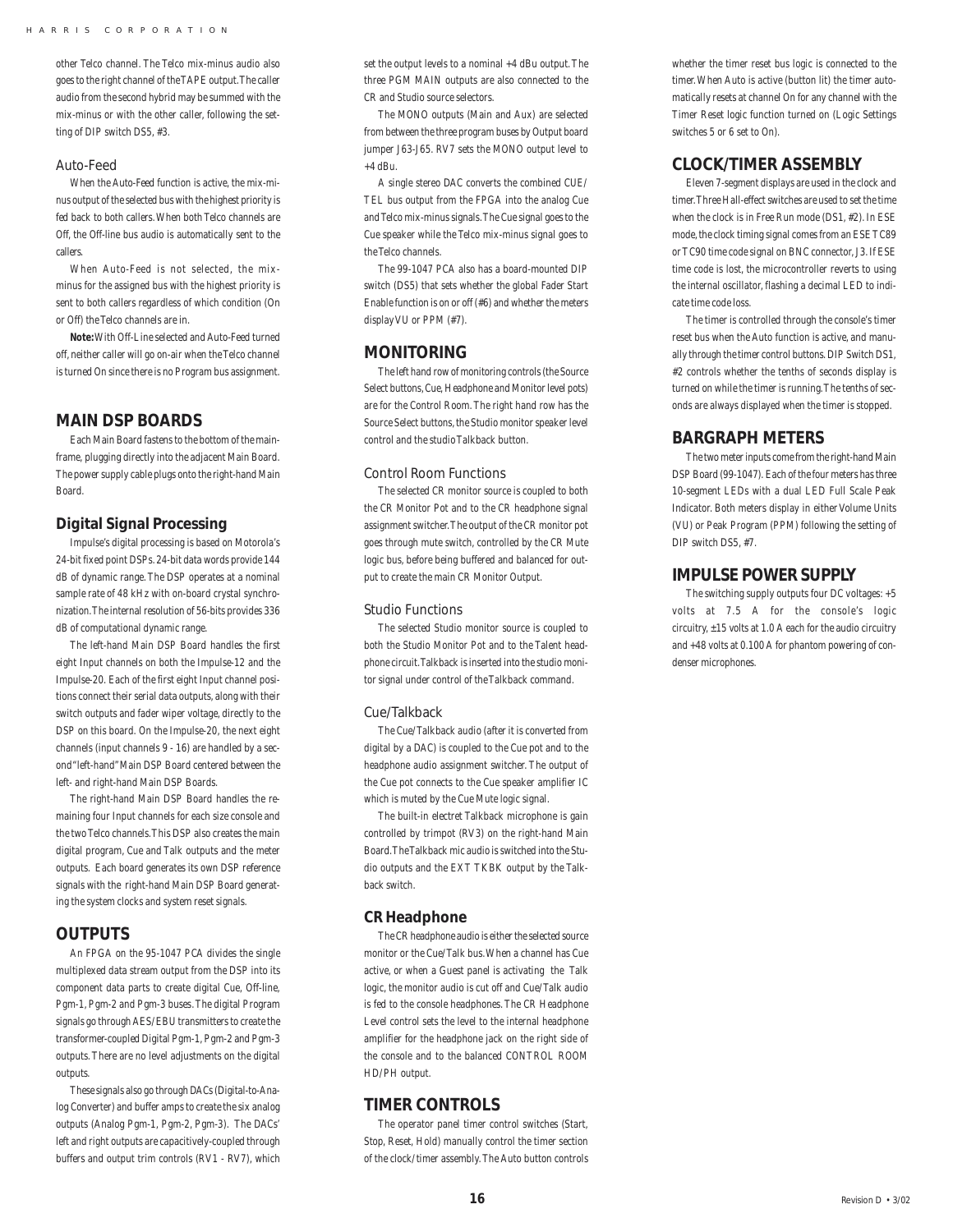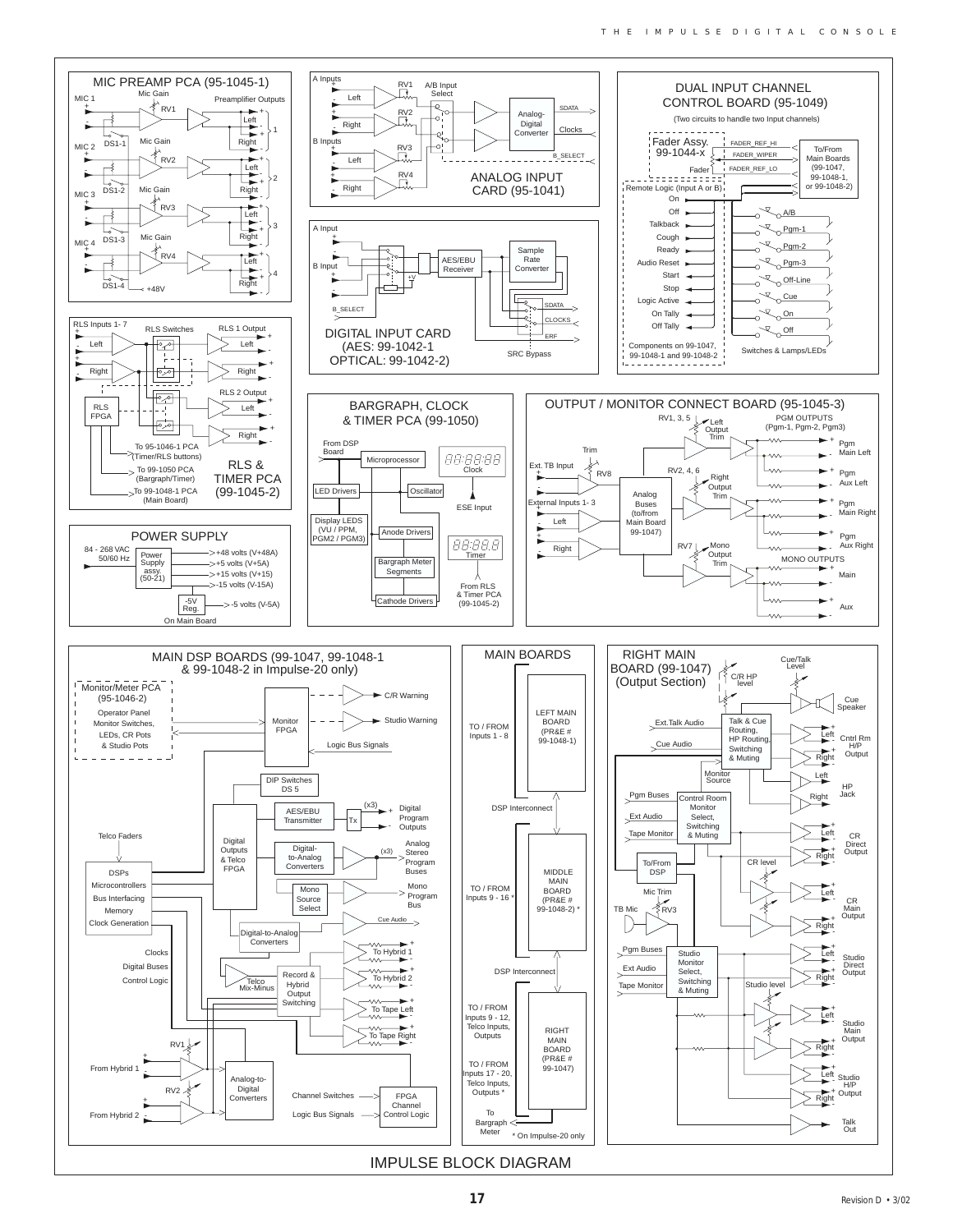# Parts & Repair Services

# All of the switches, button caps and faders

on Impulse are easily field replaceable.

Although schematics are available in the Impulse Technical CD-ROM (sold separately), it is recommended that circuit boards be returned to PR&E for component servicing due to their surface mount construction.

#### **PARTS & REPAIR INFORMATION**

Spare parts and accessories are available from PR&E's Technical Support Department. Most repair parts are shipped within 24 hours, but circuit boards and other assemblies may have lead times exceeding two weeks, so order spare parts accordingly.

Parts returned to PR&E for service, exchange or credit must have a Return Material Authorization (RMA) tracking number assigned to them by Technical Support. Items returned without an RMA number written on the outside of the packaging are subject to customer return or to additional handling fees.

To order parts or request an RMA, contact Technical Support by phone, fax, e-mail or post:

#### **Harris**

**Attention: PR&E Technical Support 4240 Irwin Simpson Road Mason, OH 45040 USA Phone: 800.622.0022 8:00 to 5:00 PT Fax: 513.701.5309 E-mail: service@pre.com**

All items are shipped FOB Mason, OH using twoday service, unless otherwise specified at time of order. Overnight or Next Day A.M. delivery is also available for most items. Orders must be placed before 2:00 P.M. Eastern Time for parts to ship the same day (applies to in-stock items only).

Parts or repair services can be shipped COD, or charged to American Express, VISA or Mastercard, if company is not on-account with Harris. Contact your sales representative regarding your company's account information.

#### **SPARE & REPLACEMENT PARTS INFORMATION**

All PR&E parts are categorized using PRE and a two-digit part type prefix, a dash, and a multiple digit part ID number (a second dash and a suffix number may also be used to identify part variations). The Replacement Parts table lists the various Impulse components and assemblies that are available.

#### **Impulse Replacement Parts**

Parts marked with an \* are those typically subject to usage wear and tear. It is recommended that one or more of each be kept in the on-site spares stock.

#### **PR&E # Description or Use**

| rnoxl 77         | Description or Ose                |
|------------------|-----------------------------------|
| 12-95            | Lamp & housing-On, Off & Talkback |
| $*12-101$        | Lamp only-On, Off & Talkback      |
| $23 - 1$         | Talkback Microphone               |
| $23 - 2$         | Cue speaker                       |
| 24-98            | Cue Pot                           |
| $*24-100$        | Monitor levels and H/P Pot        |
| $* 25 - 853$     | Pgm, A/B, RLS, Monitor switch     |
| 25-854           | Autofeed switch                   |
| $* 25 - 855$     | Cue switch                        |
| $* 25 - 856$     | Off-Line switch                   |
| $* 25 - 858$     | On switch w/red button cap        |
| $* 25 - 859$     | Off switch w/yellow button cap    |
| 25-860           | Talk switch w/white button cap    |
| 25-870           | White button cap                  |
| 25-871           | Red button cap                    |
| 25-872           | Yellow button cap                 |
| $50 - 21$        | Power Supply assy.                |
| $80 - 1121$      | Clock/Timer bezel                 |
| 80-1500-4        | 1.5" wide blank cover             |
| <i>80-1500-5</i> | 3" wide blank cover               |
| 80-1500-6        | 4.5" wide blank cover             |
| $95 - 1044$      | Channel fader assy.               |
| 99-1041          | Analog Input PCA                  |
| 99-1042-1        | Digital Input PCA                 |
| 99-1042-2        | Optical Input PCA                 |
| 99-1045-1        | Mic Preamplifier                  |
| 99-1045-2        | Remote Line Selector PCA          |
| 99-1045-3        | Output amplifier PCA              |
| $99 - 1046 - 1$  | RLS/Timer switchboard             |
| 99-1046-2        | Monitor/Meter switchboard         |
| 99-1048-1        | Main DSP Board, left              |
| 99-1048-2        | Main DSP Board, center            |
| 99-1049-1        | Dual Input Control PCA            |
| 99-1049-2        | Dual Telco Control PCA            |
| 99-1050          | Bargraph/Timer/Clock assy         |
| 99-1051          | Main DSP Board, right             |

#### **Installation Kit Parts**

The Tool and Connector kits supplied with each console contain these parts:

| <b>PR&amp;E</b> #    | Description                     | Quantity                 |  |  |
|----------------------|---------------------------------|--------------------------|--|--|
| 76-899               | <b>Impulse-12 Connector Kit</b> |                          |  |  |
| 14-482               | 3-pin AMP housing               | 3                        |  |  |
| 14-484               | 6-pin AMP housing               | 58                       |  |  |
| 14-486               | 8-pin AMP housing               | $\overline{\mathcal{L}}$ |  |  |
| 14-500               | 24-pin AMP housing              | 12                       |  |  |
| $1.5 - 9.38 - 1$     | Receptacle contacts             | 549                      |  |  |
| <i><b>76-900</b></i> | Impulse-20 Connector Kit        |                          |  |  |
| 14-482               | 3-pin AMP housing               | 3                        |  |  |
| 14-484               | 6-pin AMP housing               | 74                       |  |  |
| 14-486               | 8-pin AMP housing               | 2                        |  |  |
| 14-500               | 24-pin AMP housing              | 20                       |  |  |
| $1.5 - 9.38 - 1$     | Receptacle contacts             | 770                      |  |  |
| 76-901               | <b>Impulse Tool Kit</b>         |                          |  |  |
| $50-2$               | AA Alkaline Battery             | 2                        |  |  |
| 70-126               | Crimp Tool                      | $\mathcal I$             |  |  |
| 70-129               | Contact Tool                    | $\mathcal I$             |  |  |
| 90-151               | Clock Magnet Tool               | $\mathcal I$             |  |  |

#### **SERVICING**

Refer to the Impulse Technical CD-ROM (sold separately) for complete servicing instructions and parts listings.

#### **Operator Panel**

- To place the operator panel into its service position:
- **1.** Loosen the two rear-corner 1/4-turn screws.
- **2.** Pull up on the Pull Handle (middle rear of operator panel) to tilt the panel forward to its service position.

#### **Circuit Board Replacement**

The Dual Input Channel circuit boards can be removed or installed with the console powered, and with it on-air, without causing audio interruption or noises in the program audio. Removal or installation of any other circuit board requires that the console power be turned off.

When the console is first turned on, all Inputs come up in their default turn-on state—no bus assignments active, the channel turned Off. Each pair of channel controls (1 & 2, 3 & 4, etc.) are on one Dual Input circuit board.

**Note**: Prior to removing any Input board from the operator panel, turn off all bus assignments.

Dual Input Channel Board Removal

- **1.** Unplug the flex cable connecting that board to the Main board.
- **2.** Remove the fader screws from the front surface of the operator panel. The two faders are removed along with the Dual Input board.
- **3.** Remove the flat head Phillips screws holding the circuit board to the underside of the operator panel and remove the circuit board and faders.

#### Monitor Pot or Switch Removal

**Note:** Impulse uses sealed pots that cannot be "cleaned."

- **1.** Unplug the pot, or the flex cable, connecting the component to the Main board.
- **2.** To replace a pot, remove the colored end cap from the knob by prying it loose. Use a 70- 44 Sifam Knob Removal Tool or hex driver to loosen the lock nut so the knob assembly can be removed from the pot shaft. Use a 7/16 inch nutdriver to remove the shaft nut.
- **3.** To remove the monitor selector circuit board, remove the flat head Phillips screws holding the circuit board to the operator panel and remove the circuit board.

Main Board Removal

- **1.** Unplug the flex cables connecting the Input boards, or the pots and Monitor board to the Main board.
- **2.** Unplug all external cables from the audio and logic connectors on the rear panel.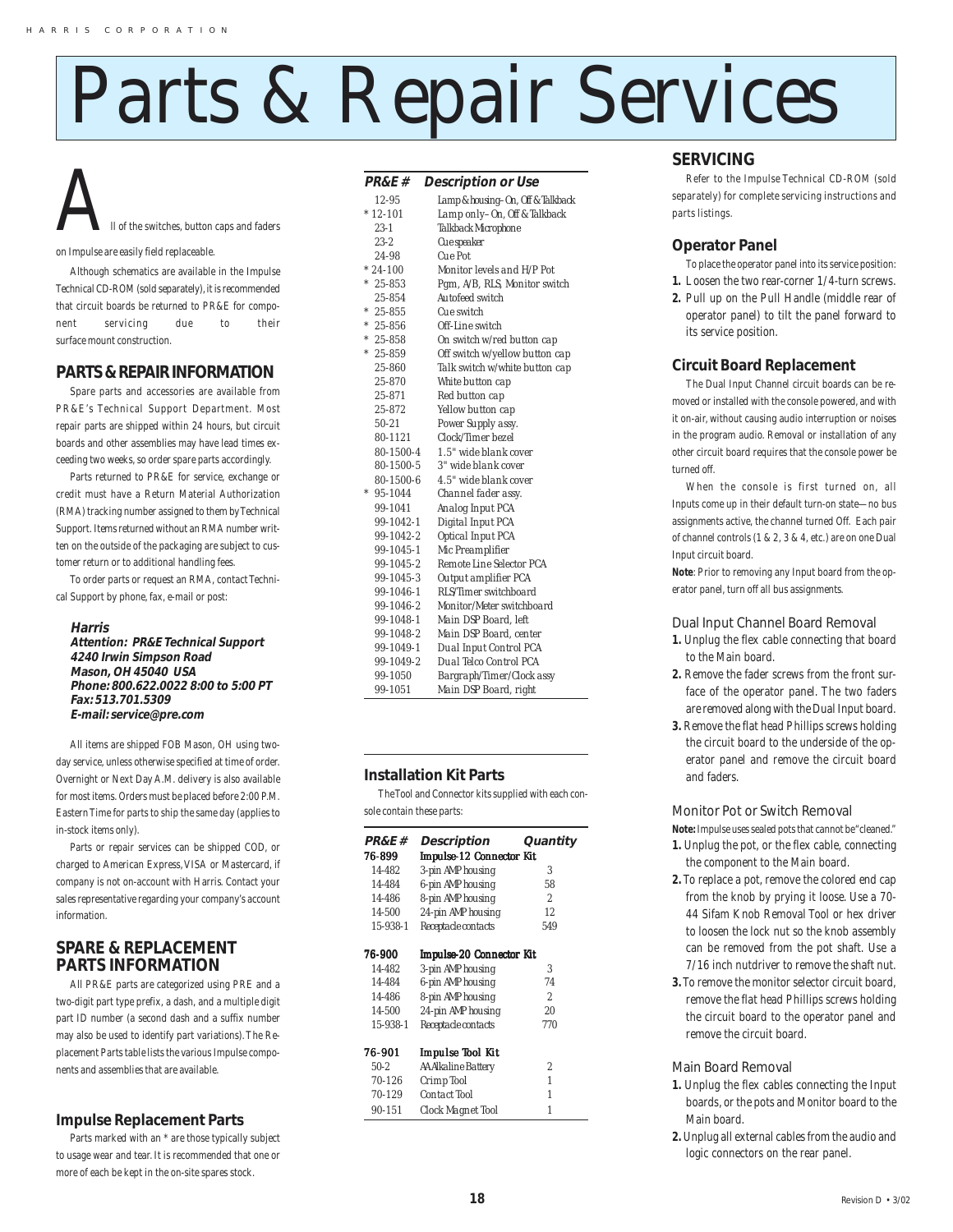- **3.** Unplug the Input Cards from the Main board.
- **4.** Remove the flat head Phillips screws holding the Main board to the bottom chassis. Unplug the board from the adjacent Main boards and remove the circuit board.

#### **Fader Servicing**

All faders are single-element, conductive plastic (PR&E # 95-1044). There are no replaceable nor rebuildable parts on the Impulse fader assembly. Fader service is comprised of cleaning and lubricating, or replacing.

Use only a cotton swab wet with distilled water to

wipe off the conductive plastic.

**Note:** The use of chemical cleaners on the conductive plastic will substantially shorten fader life. Never touch the fader slider contact fingers while cleaning the fader parts.

If the fader movement is rough, either the lubricant on the glide rail has evaporated or foreign material has gotten into the fader. Dow Corning 510 is the preferred glide rail lubricant as it will not migrate to the slider contact fingers like other lubricating oils.

Each fader is fastened to the operator panel using two 1/16 inch button head screws and plugs into a circuit board connector.

To lubricate the top rail, remove the fader side cover and center the fader slider. Place a drop of Dow Corning 510 on the rail to each side of the slider. Move the slider through the full range of fader travel to lubricate the rail. Wipe off any excess lubricating fluid using a dry cotton swab.

# Accessories

arris has a full line of logic cables designed for use with the Impulse console and the modular cabinetry. QuickLine cabinetry is rapid-assembly studio furniture that can be configured to create individualized studio furniture packages in either stand-up or sit-down styles.

*PrimeLine* furniture line can also be used with an Impulse console. *PrimeLine* offers pre-assembled cabinet components, in stand-up or sit-down heights, with pre-cut console and wiring access holes. *PrimeLine* cabinets can be factory pre-wired since the cabinets are shipped blanket-wrapped via van line.

#### **Button Engraving**

Input and Telco channels come standard with their red and yellow button caps engraved ON and OFF. Custom engraving on the button caps can be ordered at the time of purchase or engraved replacement button caps can be ordered once the input sources have been determined.

Each button cap can have one or two lines of engraving with up to four alphanumeric characters and a ½ character punctuation divider (space, period, hyphen, slash, backslash, etc.) on each line.

Engraving is normally done on the yellow button cap to identify the A input source on the top line and the B input source on the bottom line.

Custom engraving can be specified when a blank button cap is ordered. For a yellow button cap, order 25-872. For a red button cap, order 25-871. For a white button cap, as used for the Talkback button, order 25- 870.

#### **Fader Knobs**

Input channels come standard with black fader knobs. Various other colored fader knobs are available. The table identifies the PR&E part numbers by knob color and typical source.

| <b>PR&amp;E#</b> | Color  | <b>Typical Source</b> |
|------------------|--------|-----------------------|
| $32 - 710 - 1$   | black  | Remote                |
| $32 - 712 - 1$   | red    | Microphone            |
| $32 - 714 - 1$   | yellow | Cart deck / DDS       |
| $32 - 715 - 1$   | green  | CD player / turntable |
| $32 - 716 - 1$   | blue   | Cassette/reel-to-reel |
| $32 - 719 - 1$   | white  | Telco                 |
| 32-720-1         | gray   | Other Studios         |
| $32 - 721 - 1$   | orange | Multitrack inputs     |

#### **CONSOLE CONTROL PANELS**

To the left of the channel 1 controls is the User Panel area. This area can hold up to three custom or standard PR&E control panels. Panel dimensions are listed on page 20.

#### **Recorder Remote Panel**

The Recorder Remote panel used on the PR&E Integrity console (99-993-x) can also be used on Impulse. It is a single recorder remote with five control buttons (Play, Stop, Record, Forward and Reverse).

The panel comes with a 24-pin Molex connector for use with standard PR&E cables. The mating Molex connector and pins are included for making up a custom cable in the field.

The panel can be ordered without lamps (99-993-0), with 5 volt lamps (99-993-1), with 14 volt lamps (99-993-2) or with 24 volt lamps (99-993-3) to match the recorder's tally voltages.

#### **Custom Remote Control Panels**

Three blank panels are available to create custom panels: Single width, 1.5" x 6.0" (80-1663-4), Dual width, 3.0" x 6.0" (80-1663-3) and Triple width, 4.5" x 6.0" (80-1663-2). Minimum clearance below these panels is 2" (50.8 mm). A small cover panel, 2.25" x 4.5" (80-1663-1), located directly below the User Panel area, can also be used, although vertical clearance below this panel is limited.

All control wiring routes through an opening on the console's rear panel. We recommend that custom wiring terminate in a connector to ease installation and future servicing.

Custom remote panels can also be fabricated by Harris, contact a sales representative for pricing and availability.

#### **Guest Panels**

Two Guest Mic Control Panels are available for Impulse: cabinet-mounted (99-949-1) and turret-mounted (99-949-2).

Each panel has four engraved illuminated buttons (On, Off, Cough, Talkback). The Guest Panel schematic and the connecting cable drawing (99-716-CU) are shown on page 20.

#### **LOGIC CONTROL CABLES**

To help in logic cable design and construction, logic wiring diagrams for many popular peripherals are available from PR&E. The most common cable diagrams are also included on the Impulse Technical CD-ROM.

Pre-made logic cables for many peripherals are also available, contact a sales representative for pricing and availability.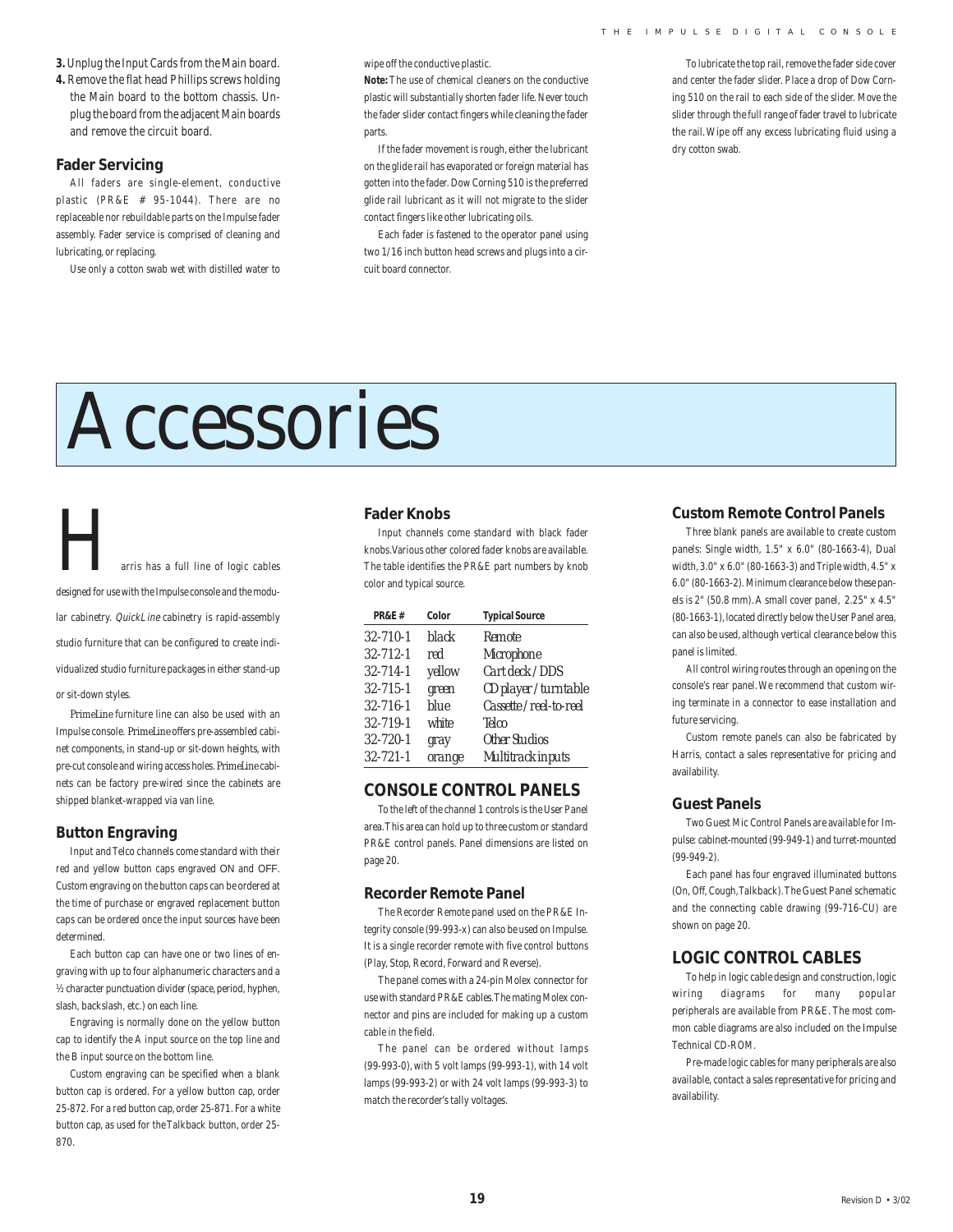Tally Common 14



TAPE: 99-99-3-x